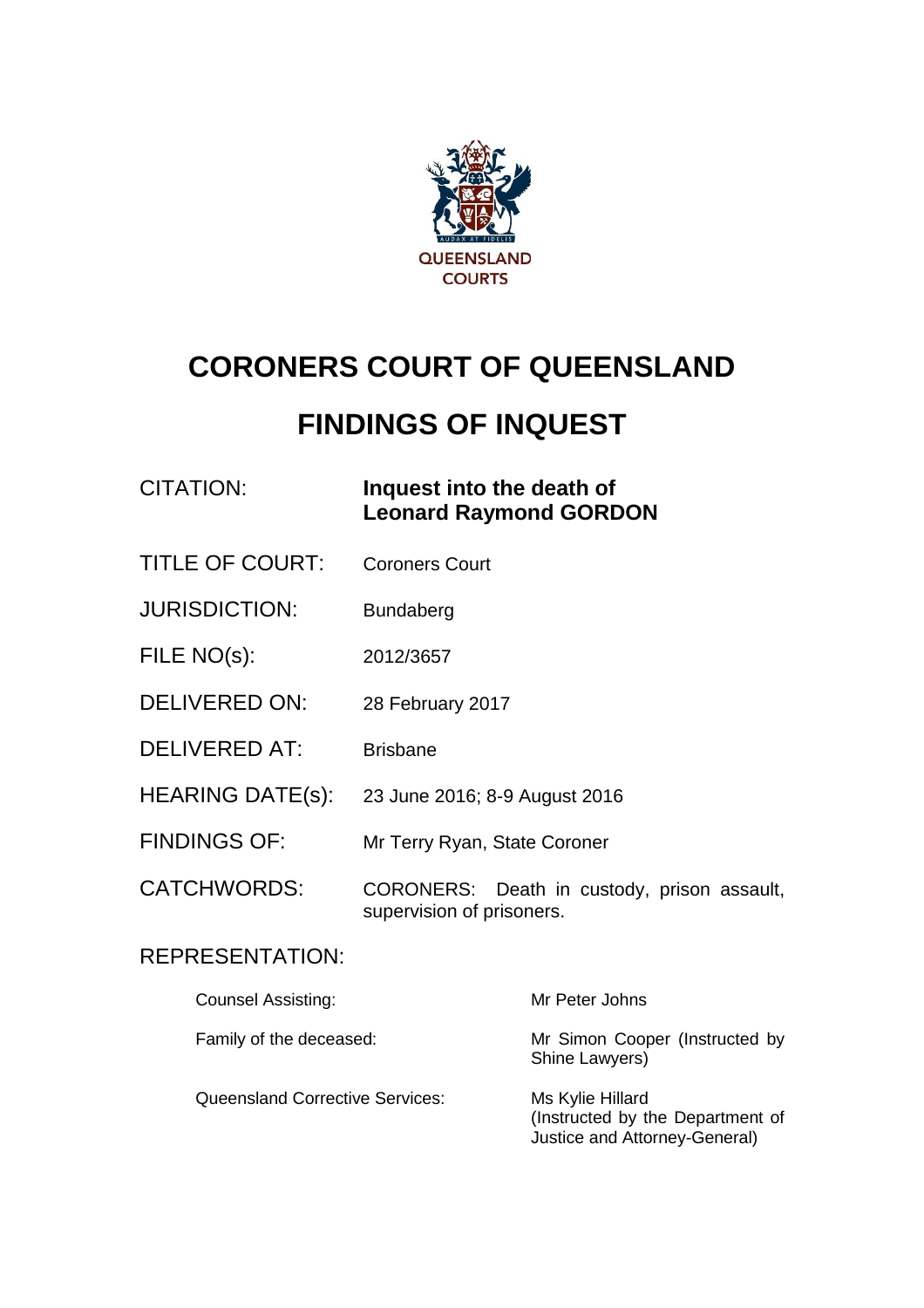# **Contents**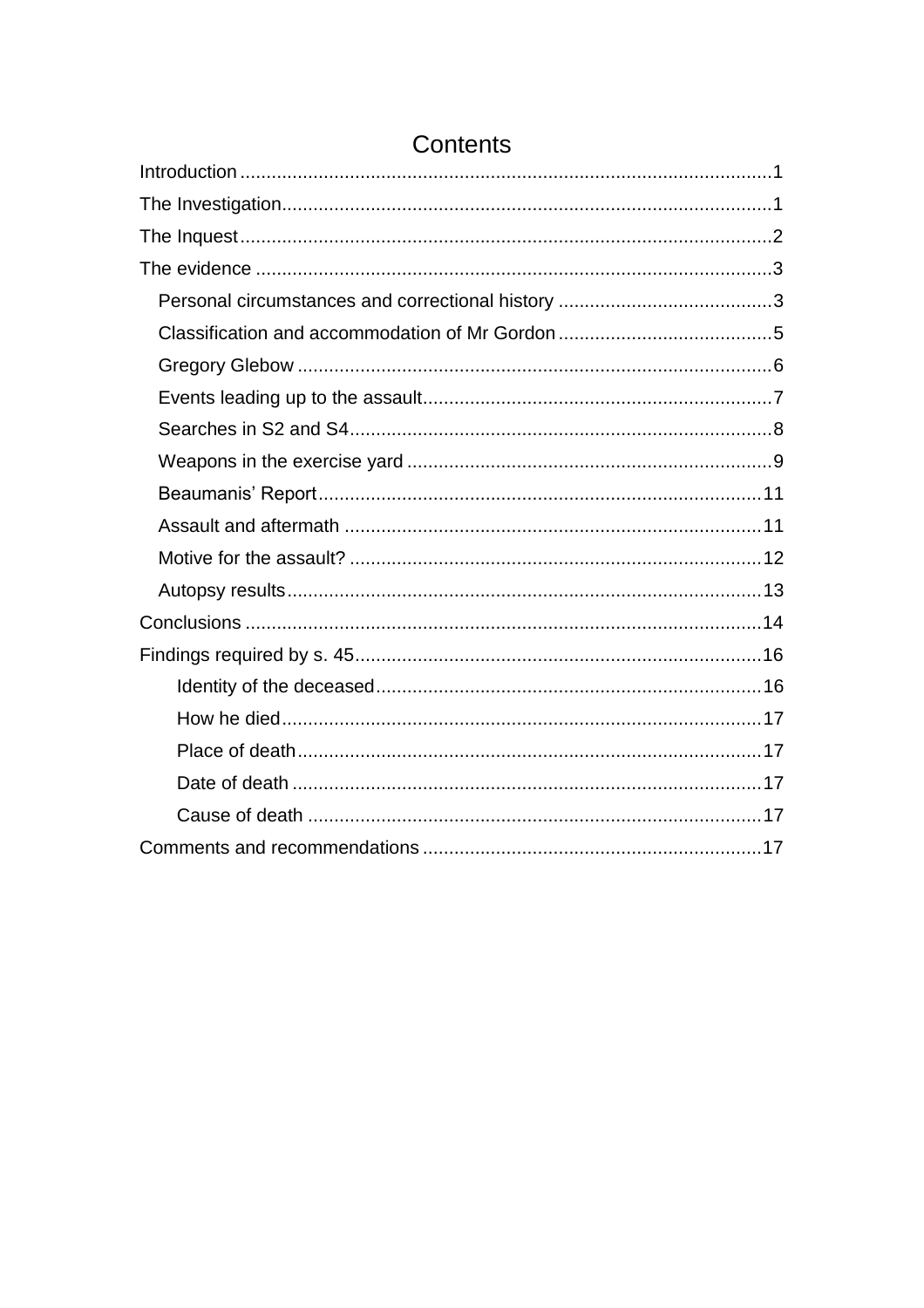# <span id="page-2-0"></span>**Introduction**

- 1. Leonard Gordon was 22 years of age when he died at the Maryborough Correctional Centre (MCC) on 9 October 2012. His death was the result of a sudden, violent and unprovoked assault by another prisoner in the exercise yard of Unit S2, a protection unit within MCC.
- 2. The assault occurred while custodial corrections officers were searching cells within the unit. The assailant was a convicted murderer with a history of intimidating and assaulting other prisoners.
- 3. Tragically, Mr Gordon was just two days short of his date of release from a relatively short sentence of imprisonment. He had no history of violence within prison.
- 4. The immediate circumstances of Mr Gordon's death are clear as they were captured on CCTV. The offender was subsequently convicted of Mr Gordon's murder. These findings set out those circumstances and address the following issues:
	- The adequacy of facilities and procedures in place at MCC for the placement of prisoners into protective custody;
	- The availability within Queensland Prisons of items similar to the metal bar used to assault the deceased;
	- The reasons a material report relating to the death from a member of MCC staff was not provided to investigating police;
	- The adequacy of the supervision of prisoners at MCC when cell searches are being conducted; and
	- Whether any changes to procedures or policies could reduce the likelihood of deaths occurring in similar circumstances or otherwise contribute to public health and safety or the administration of justice.

# <span id="page-2-1"></span>**The investigation**

- 5. Investigations were conducted into the circumstances leading to the death of Mr Gordon by the Queensland Police Service (QPS) Corrective Services Investigation Unit (CSIU) and the Office of the Chief Inspector (OCI).
- 6. The QPS investigation was led by Detective Senior Constable Steven Peake. He submitted a report that was tendered at the inquest.
- 7. Detective Senior Constable Peake attended MCC with several other CSIU officers several hours after the incident occurred. In the interim, a local team of police from Maryborough attended the prison and conducted preliminary inquiries. Upon arrival at MCC, Detective Senior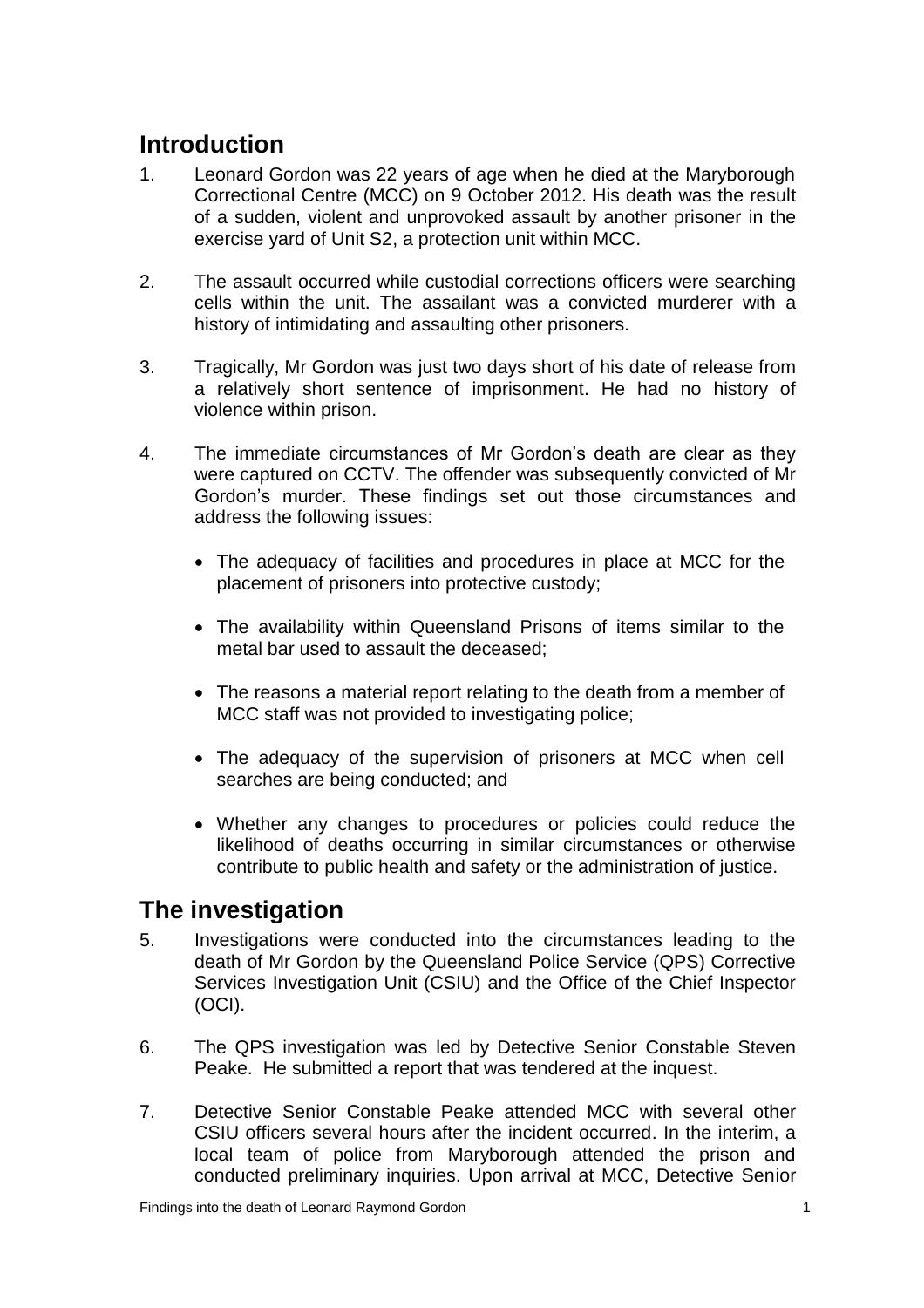Constable Peake inspected the CCTV footage of what occurred and viewed the scene at the exercise yard from a point outside the yard.

- 8. CSIU officers commenced the process of taking statements from staff and inmates of the Protection Unit. They took steps to seize all relevant records and interrogated the MCC's Information and Offender Management System (IOMS). Detective Senior Constable Peake spoke to intelligence officers at MCC and made arrangements for statements to be obtained from senior officials at the prison. He also seized the relevant CCTV footage.
- 9. Detective Senior Constable Peake attempted to interview Mr Gordon's assailant, Gregory Glebow, at the MCC. Mr Glebow exercised his right to remain silent at that time; and provided no explanation for his actions.
- 10. Scenes of crime officers took a series of photographs of the location of Mr Gordon's death. I am satisfied that the QPS investigation was thoroughly and professionally conducted and that all relevant material was accessed.
- 11. The Chief Inspector, Queensland Corrective Services, also appointed investigators to examine the incident under the powers conferred by s. 294 of the *Corrective Services Act* 2006. Those investigators prepared a detailed and thorough report which was submitted to the Office of the Chief Inspector (OCI Report). It examined matters within and beyond the scope of the inquest. The report was tendered at the inquest and was of assistance in the preparation of these findings.
- 12. A criminal investigation also took place. This process was concluded on 9 May 2014, when Gregory Glebow was sentenced in the Supreme Court of Queensland for the offence of murder. At sentence, Mr Glebow showed no remorse. The sentencing remarks of His Honour Justice Boddice were tendered at the inquest. In sentencing Mr Glebow to life imprisonment with a non-parole period of 30 years, His Honour noted:

*Your criminal history shows that you have a significant history for violence. That history includes violence whilst in prison. This particular murder occurred whilst in prison. It involved a cold, calculated act of callousness on your part, to a young, unarmed and unaware victim. That victim was in the prison setting, and ought to have been protected in those circumstances.*

# <span id="page-3-0"></span>**The inquest**

- 13. A pre-inquest conference was held in Brisbane on 23 June 2016. Mr Johns was appointed as counsel assisting and leave to appear was granted to Queensland Corrective Services and Mr Gordon's family.
- 14. At the request of Mr Gordon's family, the inquest was held at Bundaberg over 8 – 9 August 2016. All the statements, records of interview, medical records, photographs, CCTV footage and materials gathered during the

Findings into the death of Leonard Raymond Gordon 2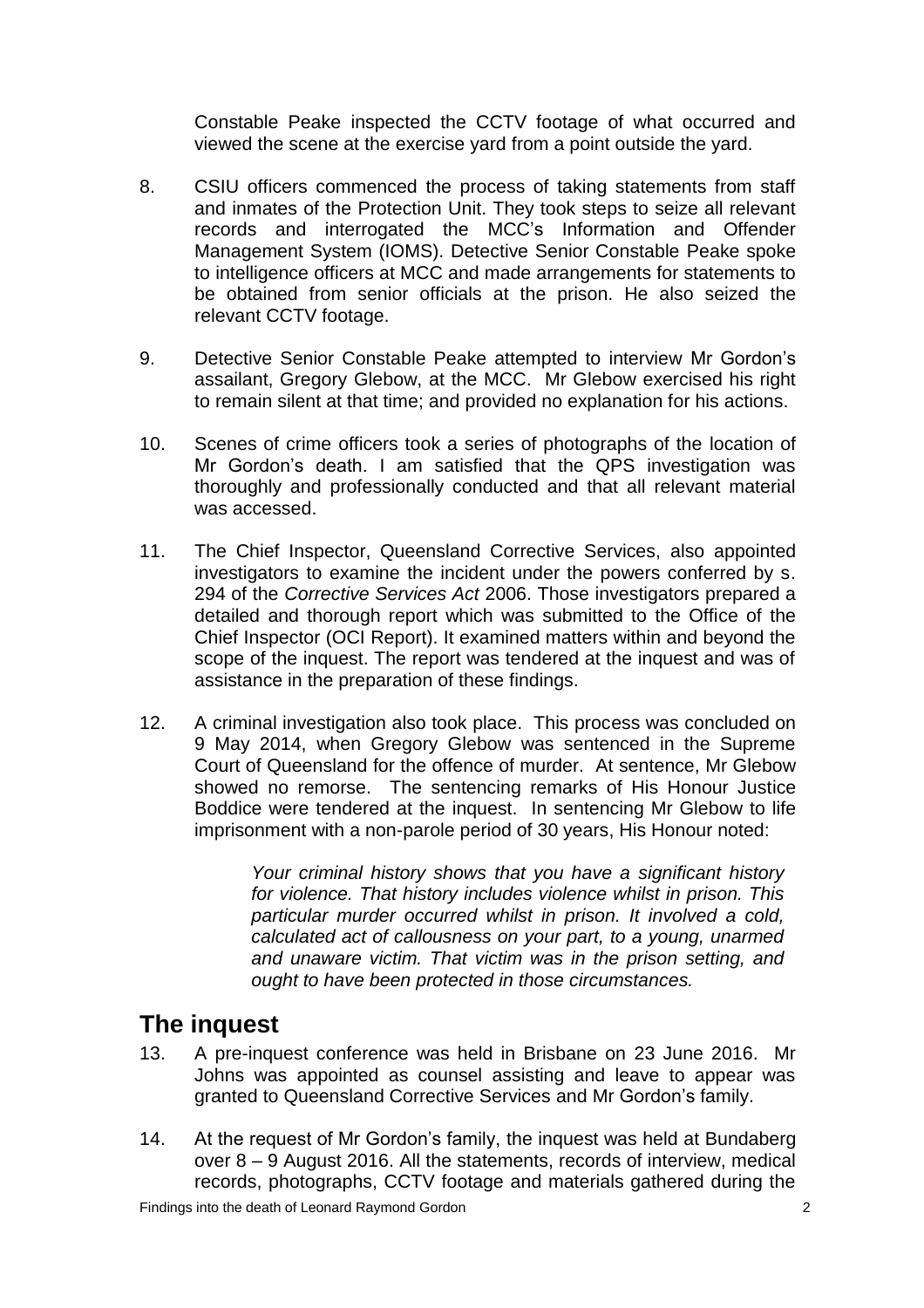investigations were tendered at the inquest. Oral submissions were heard from the represented parties following the conclusion of the evidence. These were supplemented by written submissions.

15. I am satisfied that all the material necessary to make the findings required under the *Coroners Act 2003* was placed before me at the inquest.

# <span id="page-4-0"></span>**The evidence**

# <span id="page-4-1"></span>*Personal circumstances and correctional history*

- 16. On 13 December 2011, Mr Gordon was convicted at the Bundaberg Magistrates Court of breaching an intensive correction order, and breaching a bail undertaking. He was sentenced to 11 months' imprisonment, and on 28 February 2012, he was released to courtordered parole. However, on 11 April 2012 he was returned to custody under a court-ordered parole suspension that followed a positive urine test.
- 17. Because of this breach, he was ordered to serve the remaining eight months of the order in actual custody. This was the sentence Mr Gordon was serving at the time of his death. Mr Gordon's criminal history was tendered at the inquest, and demonstrated that he had previously served relatively short periods in custody for break and enter and other property related offences.
- 18. The evidence confirmed that Mr Gordon was a compliant prisoner, who was generally well liked by other inmates. He was of a quiet nature and kept to himself in prison.
- 19. Mr Gordon had no significant medical history. He was slightly built, weighing less than 60kg. Mr Gordon had a history of depression with related self-harming behaviours. He also had a history of intravenous drug use relating to methylamphetamine, and was a user of cannabis.
- 20. A statement under the hand of Mr Gordon's sister, Jacqueline, was tendered at the inquest.<sup>1</sup> It is clear from that statement, and from his family's attendance at the inquest, that they were very close to Mr Gordon. They remained in regular contact during his period in custody, during which Mr Gordon would talk about his plans on his release from prison. I extend my condolences to the family.
- 21. Mr Gordon's full time release date was only two days after his death occurred. He had been eligible for release for several months. However; he was not released as he was unable to identify suitable accommodation to go to post-release. It appears that Mr Gordon opted

 $\overline{\phantom{a}}$ <sup>1</sup> Exhibit B2

Findings into the death of Leonard Raymond Gordon 3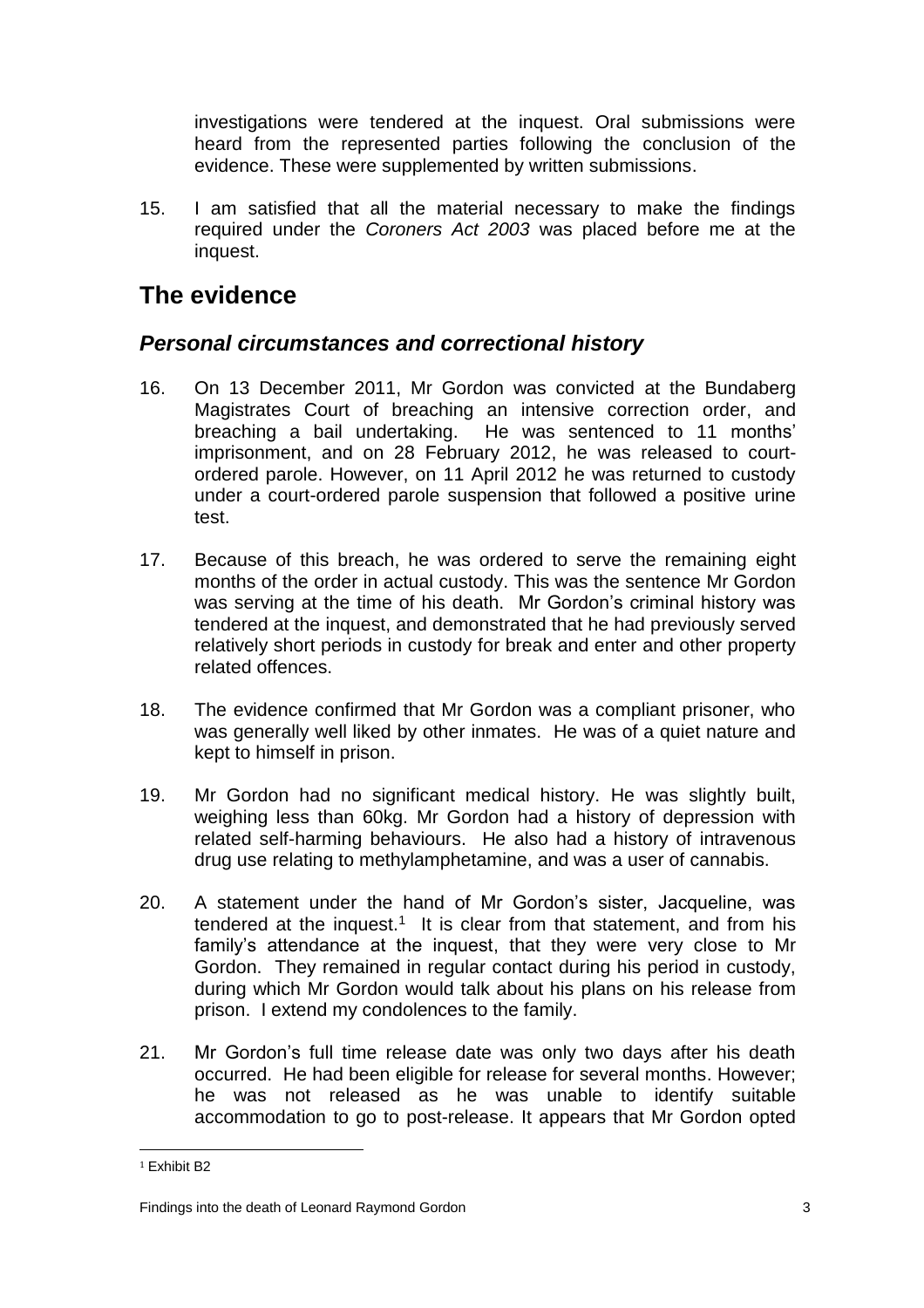not to seek release after his initial application was declined. He had also declined an offer to move to a low security facility as he wanted to stay close to his family. This resulted in him retaining a security classification of 'high'.

- 22. On 3 October 2012, Mr Gordon had told his sister that he was happy that he was going to complete his whole sentence because this meant he would not be subject to any parole or reporting conditions after his release. He did not say anything to his sister that suggested he feared for his safety within Unit S2. The OCI Report did not identify any evidence of information available to the MCC to indicate that any other prisoner presented a specific risk to Mr Gordon.
- 23. The basis for the Parole's Board's decision to determine that Mr Gordon's proposed accommodation was not suitable was not explored in any detail at the inquest.
- 24. However, QCS was asked to provide advice in relation to recommendations contained in the Chief Inspector's Report. Recommendation 1 of the Chief Inspector's Report was as follows:

*QCS consults with the Queensland Parole Board for possible solutions to the issue of prisoners who are eligible for release from secure custody but remain incarcerated due to the lack of a suitable address to be released to.*

- 25. This issue was addressed in the statement of the Executive Director, Specialist Operations, Queensland Corrective Services, Ms Samantha Newman.<sup>2</sup> Ms Newman noted that at the time of Mr Gordon's death his parole had been suspended indefinitely by the Central and Northern Queensland Regional Parole Board, subject to a suitable home assessment.
- 26. Ms Newman noted that the approach to prisoners subject to court ordered parole which had been suspended had altered during 2014.<sup>3</sup> The Queensland Parole Boards now take a case by case approach to requesting a home assessment prior to re-release, and the subsequent imposition of a 'reside' condition on a court ordered parole order. As canvassed during Ms Newman's evidence at the inquest, as Queensland Courts do not impose a requirement that a prisoner reside at a suitable address when granting Court Ordered Parole, it appeared inconsistent for such a requirement to be imposed by the Boards. This was also identified as an issue in the Queensland Parole System Review Final Report.

*When prisoners are considered by the Parole Board for release on a parole order there are factors that are taken into account* 

Findings into the death of Leonard Raymond Gordon 4

 $\overline{\phantom{a}}$ <sup>2</sup> Exhibit B66

<sup>3</sup> T2-page 20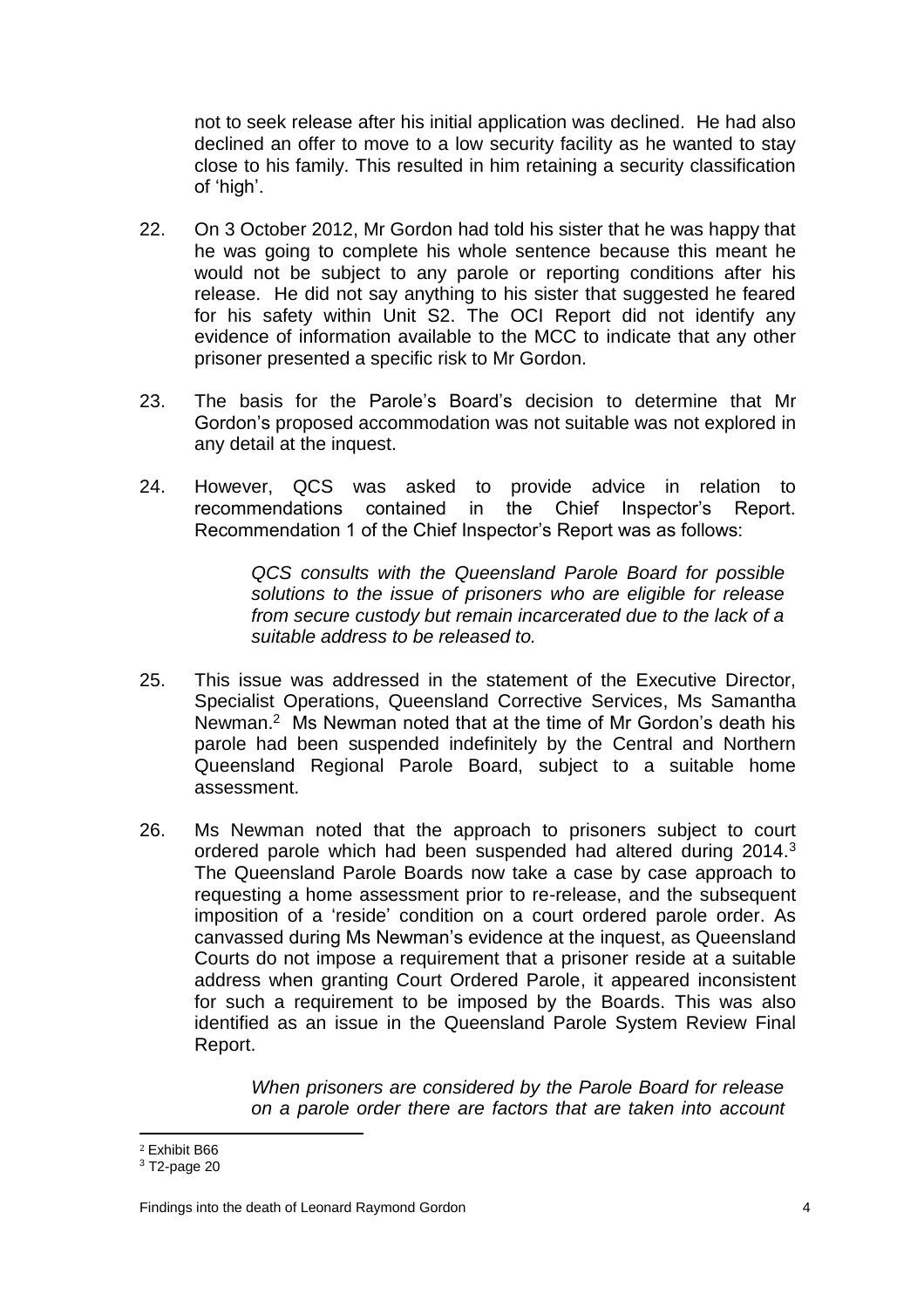*that the Court was not required to consider when ordering release on parole on a fixed date.* <sup>4</sup>

- 27. Ms Newman also told the inquest that a new model for helping prisoners with matters such as post-release accommodation was implemented from 1 July 2016. The new model is for contracted service providers to be located in correctional centres on a regional basis. The service providers can be approached by prisoners approaching their release date for assistance with an emphasis on attempts to secure accommodation for prisoners. Ms Newman noted that there was still a scarcity of housing for prisoners but efforts were made to provide contractual incentives to service providers to increase the likelihood that beds would be secured for prisoners on release.
- 28. Following the implementation of recommendations in the November 2016 Queensland Parole System Review Report<sup>5</sup>, there are likely to be even more significant changes that would benefit a prisoner in Mr Gordon's position. Those recommendations are considered below.

### <span id="page-6-0"></span>*Classification and accommodation of Mr Gordon*

- 29. At the time of his death, Mr Gordon had been accommodated in cell 45 of Unit S2, which was described as an induction unit for protection prisoners. Mr Gordon was initially placed in the MCC Detention Unit because of concerns for his health, safety and well-being, particularly as he had returned a positive drug screen during the reception process. He was moved from the Detention Unit to Unit S2 on 19 April 2012.<sup>6</sup>
- 30. Accommodation Manager Alan Ingham's evidence was that Unit S2 was one of four units in the protection area (S1) at the prison. Each protection unit contained 50 cells. The other protection units were S3, S4 and S5. Units S3 and S5 were regarded as privileged units as prisoners enjoyed greater freedom in terms of movement within those units. Prisoners could apply to progress to a privileged unit within S1 after completing the induction process in S2, or they could be relocated due to behavioural issues.<sup>7</sup>
- 31. Mr Ingram's evidence was that Unit S2 was used to accommodate prisoners who had very little exposure to life in prison. However, returning prisoners, as well as problem prisoners from other units, were also accommodated in S2. There was no evidence of overcrowding within Unit S2 at the time of Mr Gordon's death.

<sup>4</sup> [https://parolereview.premiers.qld.gov.au,](https://parolereview.premiers.qld.gov.au/) page 83

<sup>5</sup> ibid

<sup>6</sup> Exhibit B65, page 6

<sup>7</sup> Exhibit B29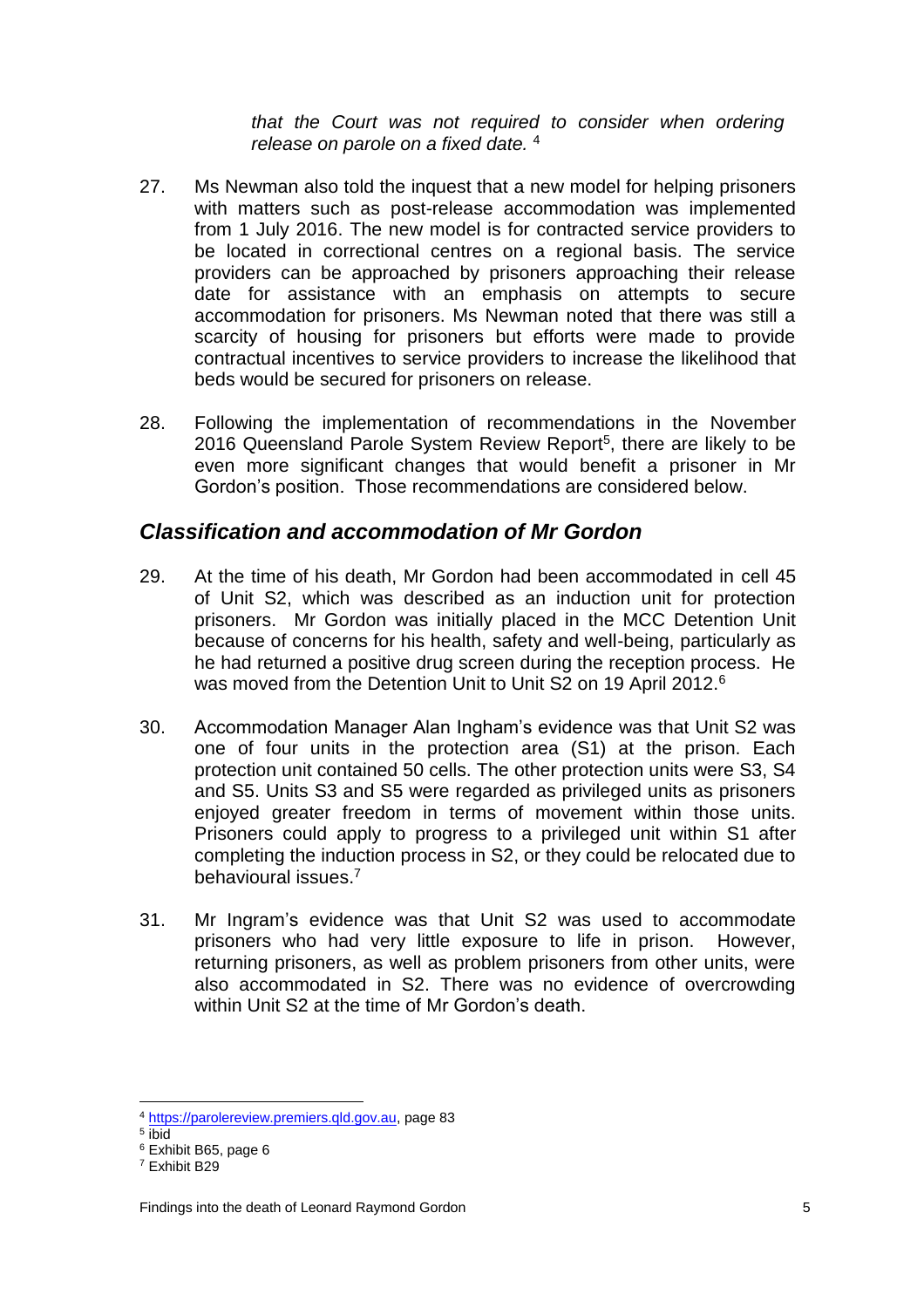- 32. The evidence at the inquest was that protection prisoners were housed according to their type of offending. As Mr Gordon was in prison for breaching a court order, his offending was not regarded as serious.
- 33. However, at the time of Mr Gordon's death, several long-term prisoners convicted of very serious offences classified with 'protection' status were also accommodated in Unit S2. Evidence was heard at the inquest that this was necessary due to 'association problems'. This effectively meant that prisoners with protection status faced as much risk from other protection prisoners as they did from the mainstream prison community.
- 34. Ms Newman's evidence at the inquest was that since Mr Gordon's death there have been significant changes in relation to the capacity for protection prisoners to be moved between prisons in Queensland. At the time of Mr Gordon's death there was no centralised management system in place, and transfers were the responsibility of general managers of each correctional Centre. There are now sentence management staff located in each centre who report to the Sentence Management Services Unit within the head office of Queensland Corrective Services.<sup>8</sup>
- 35. There are now 19 placement options with respect to the number of secure units. These units are located at the Maryborough, Capricornia, Townsville, Woodford and Wolston Correctional Centres. While the decision to give protection status is still made within correctional centres, the movement of those prisoners is now a centralised decision.

# <span id="page-7-0"></span>*Gregory Glebow*

- 36. Gregory Glebow had been classified as a protection prisoner since March 2000, at which time he was remanded on a murder charge. He was convicted of that charge in March 2002, and sentenced to life imprisonment. He subsequently spent time at the Arthur Gorrie Correctional Centre (AGCC), before returning to MCC in October 2007. At the time of Mr Gordon's death, Mr Glebow was accommodated in cell 47 of Unit S2. He had entered Unit S2 on 29 September 2011.
- 37. Recordings from the Integrated Offender Management System indicated that Mr Glebow had been associating closely with another prisoner, Carl McLaren, within Unit S2. Mr Glebow was allocated the role of unit cleaner at the prison. Despite this, a number of entries on IOMS recorded that other prisoners were undertaking his duties.
- 38. Mr Ingram's evidence was that Mr Glebow and Mr McLaren were the 'heads' of Unit S2.<sup>9</sup> He said they exerted considerable influence over other prisoners within the unit, which resulted in them receiving various

 $8$  T2 – page 18

<sup>9</sup> Exhibit B 29

Findings into the death of Leonard Raymond Gordon 6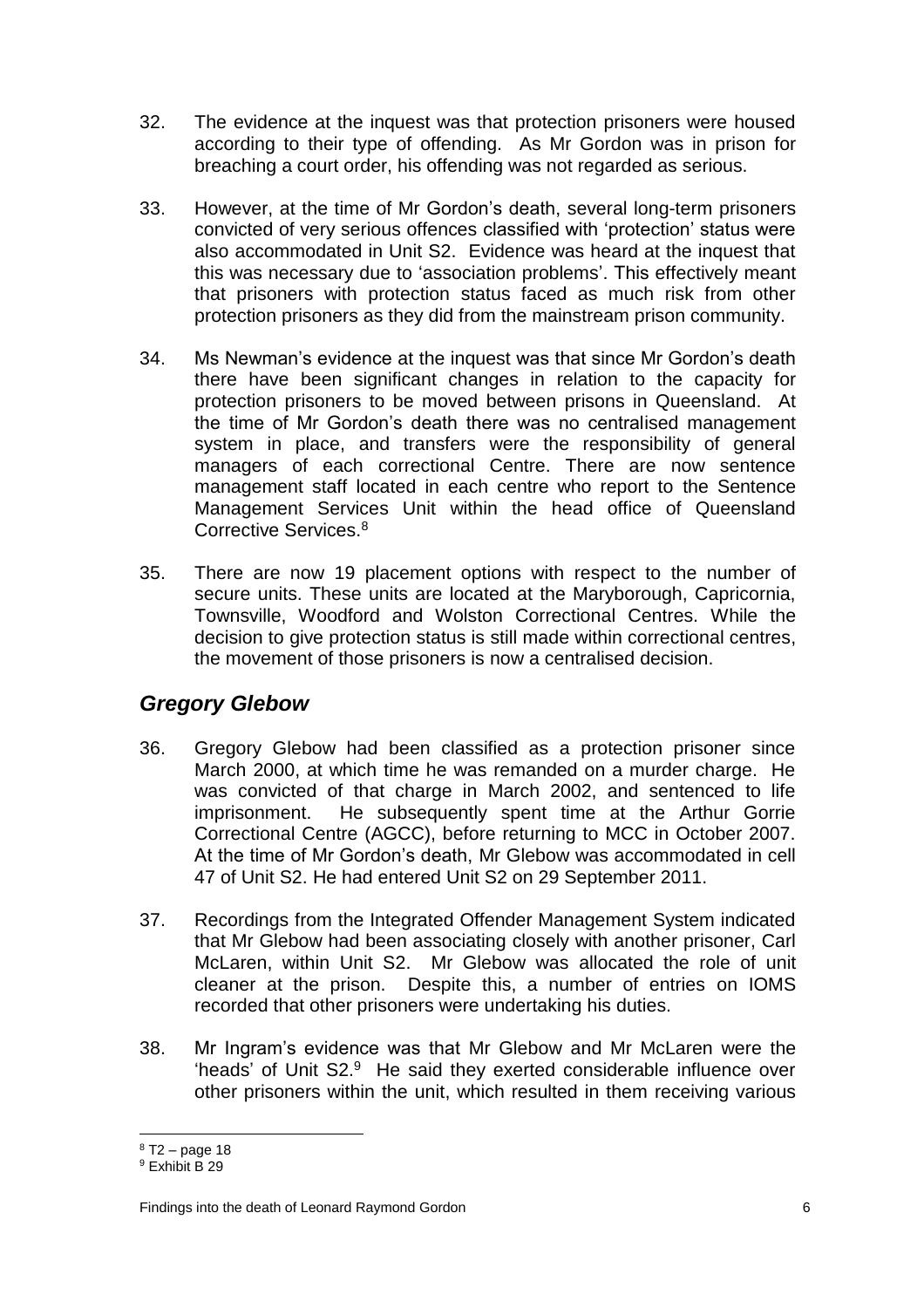favours and advantages. These included obtaining extra rations through buy-ups, sexual favours and pressuring other prisoners to perform daily tasks normally assigned to the heads. A failure to comply with the demands of the heads could lead to further intimidation and assaults.

- 39. There were several recorded incidents involving Mr Glebow's participation in fights with other prisoners. A prisoner had also alleged he had been raped by Mr Glebow on several occasions while he had been imprisoned with Mr Glebow at the AGCC in 2007.
- 40. Further intelligence provided to investigators about prisoners Glebow and McLaren was that other prisoners housed in S2 had been raped by Mr Glebow and McLaren throughout 2012. During the course of the CSIU investigation, it was discovered that prisoners performed sexual favours for other prisoners as a form of prison currency, such that personal debts could be paid in that manner. However, those who made these allegations did not give sworn statements to the investigators.
- 41. Investigators were unable to confirm whether Mr Gordon was indebted to any prisoners within Unit S2. There had been contact between him and correctional officers in June 2012 where he alleged he had been raped. Mr Gordon was taken to an interview room so he could be spoken to by correctional officers about his complaint. However, Mr Gordon then told correctional officers that he was joking; and no further action was taken.
- 42. DSC Peake's evidence at the inquest was Mr Glebow was able to present to prison staff as 'a model prisoner' but he had to be treated very carefully, because he was using that as a means *to avert suspicion from what he was actually up to and what he was actually doing. They left him – if they didn't worry about Mr Glebow, then Mr Glebow was free to – to get up to what he wanted to do*.
- 43. CCO Ingram's evidence was that Mr Glebow would often be involved in physical altercations with other prisoners. These tended to be related to other prisoners questioning his status – *somebody else that was pushing his buttons and he wanted to continue with his status, so he would fight them*. He said that Mr Glebow was *very involved in prison politics and it was his lifestyle and he worked it very well*.

### <span id="page-8-0"></span>*Events leading up to the assault*

- 44. In the lead up to Mr Gordon's death, correctional staff and management were attempting to manage serious issues involving prisoners from S2 and S4.
- 45. The CSIU investigation revealed that on 15 August 2012, a fight occurred between a prisoner also housed in Unit S2, Cameron Smith, and prisoners Mark Cone and Jamie-Lee King from Unit S4. It was suspected that this incident may have been a pre-cursor to Mr Gordon's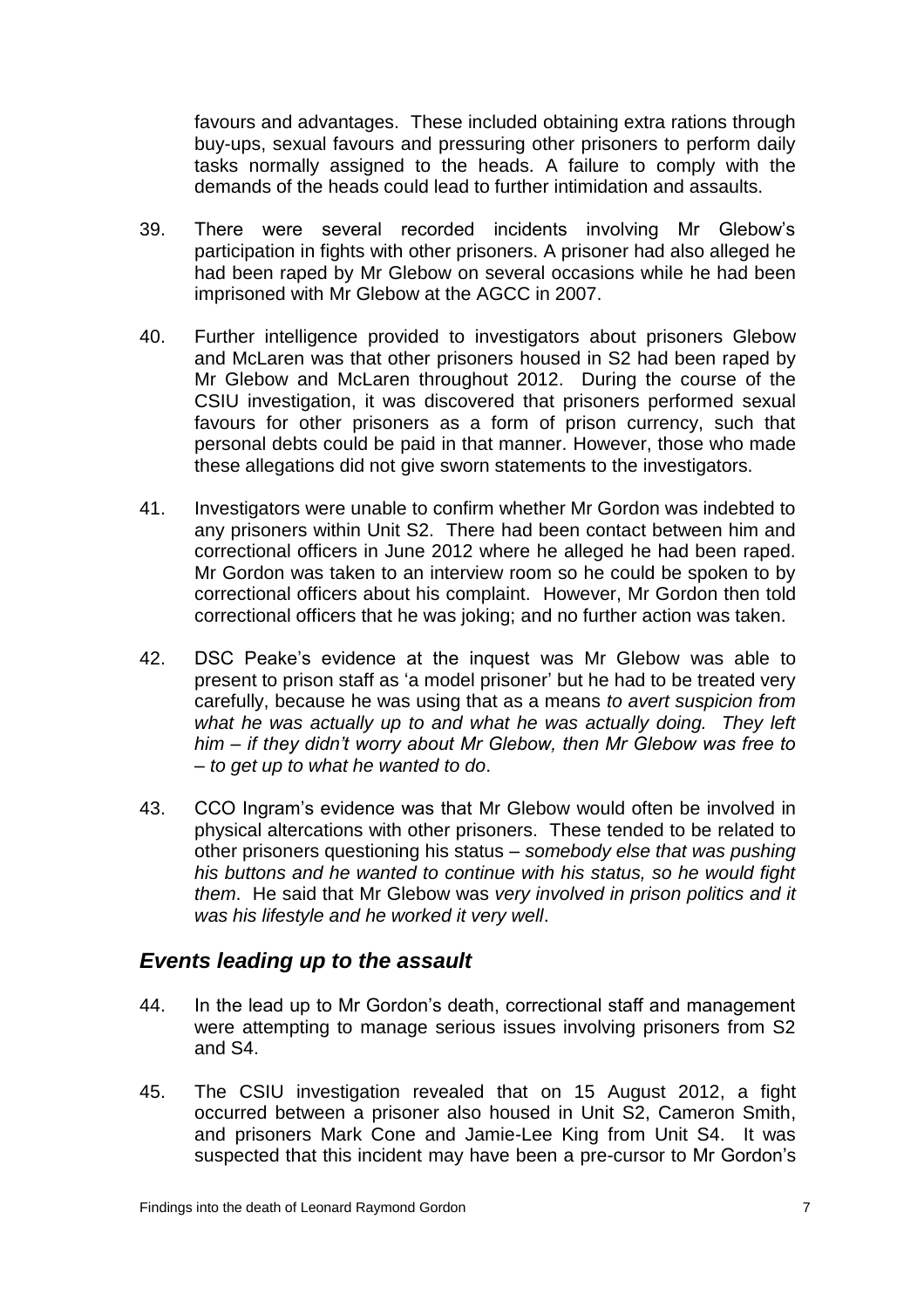murder, as Mr Glebow and Mr McLaren were both known to be supporters of prisoner Smith.

- 46. Mr Ingram's evidence was that as tension between Units S2 and S4 appeared to be unresolved, he had interviewed Cameron Smith about the issues on 9 October 2012, together with intelligence analyst, Brett Cunnington, and MCC's general manager, Trevor Craig. <sup>10</sup> After this interview it was determined that Glebow and McLaren would be transferred to units S4 and S3 respectively to break up prisoner Smith's power base. Mr Glebow had previously resided in S4 from September 2010 to September 2011.
- 47. After Mr Glebow was informed by senior prison management that he was being moved from Unit S2 to Unit S4, he was reported not to have voiced any objections to the move or concerns for his safety within S4. On the other hand, McLaren said that he was concerned that his move to S3 would make him look like a 'grub', as he was being moved to a privileged unit immediately after being interviewed by senior officers within the prison.

# <span id="page-9-0"></span>*Searches in S2 and S4*

- 48. On the day of Mr Gordon's death, correctional staff also conducted a number of unplanned searches of prisoners and their cells in Units S2 and S4, based on recent intelligence received about a potential fight involving weapons between prisoners in those units. There was no formal plan or risk management associated with the search.
- 49. The evidence at the inquest was that the searches involved 100 separate cells. The methodology used in Unit S4 was that prisoners were ramped as searches progressed. This meant that only three prisoners were permitted to be out of their cells as those cells were being searched. The others were locked down.
- 50. As the day progressed there were delays in finalising the searches. It was reported that in order to avoid tiredness for the drug dogs involved in the search a different methodology was adopted in Unit S2. This was to progressively decant the 25 prisoners from each floor of Unit S2 into the exercise yard as the searches proceeded in lots of three cells. That is, as the search of each lot of three cells was completed the three relevant prisoners were sent to the yard.
- 51. It would appear that whatever methodology was adopted, Mr Glebow and Mr Gordon could still have been placed in the exercise yard at the same time as they were in cells 47 and 45 respectively.

<sup>10</sup> exhibit B29

Findings into the death of Leonard Raymond Gordon 8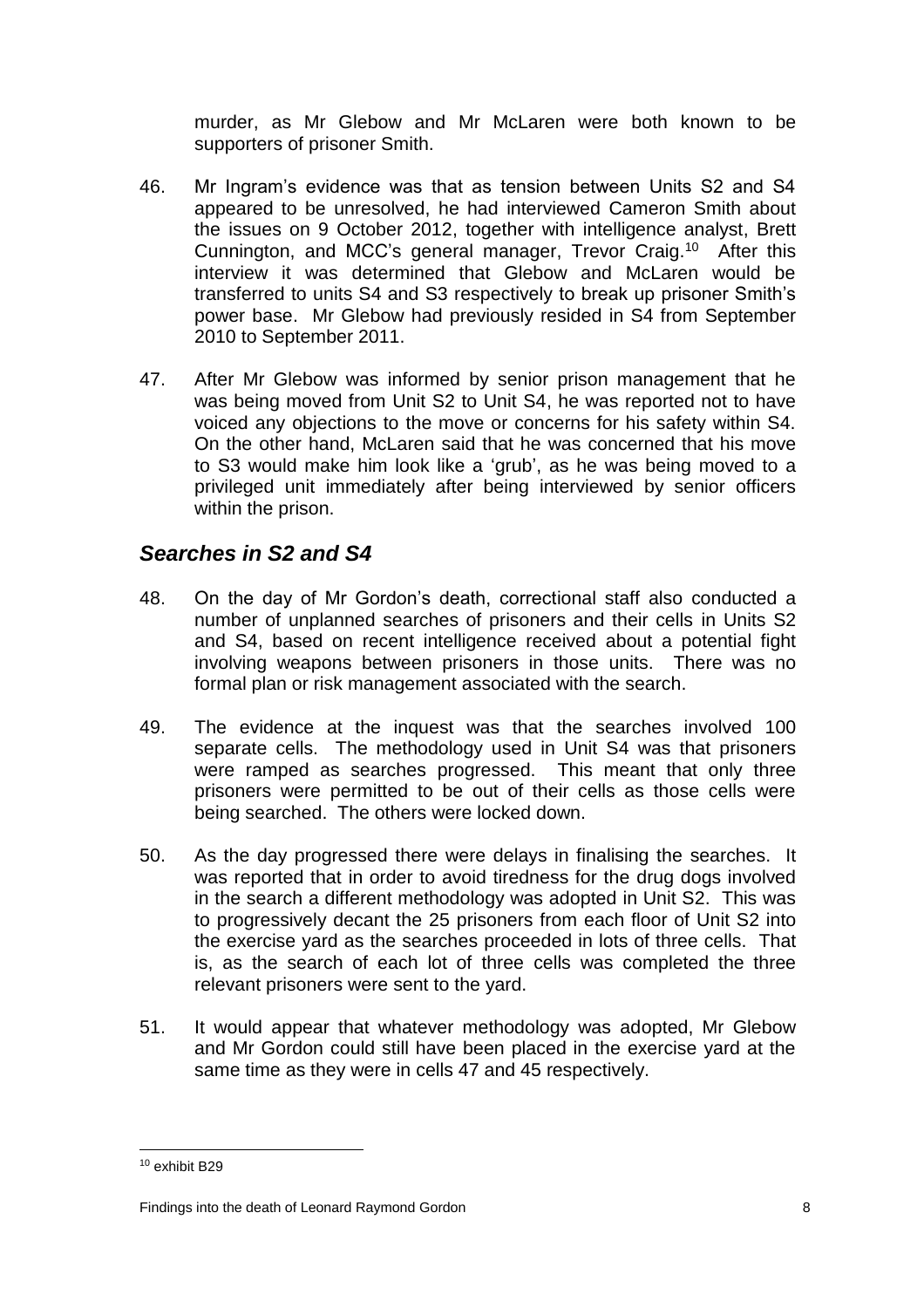- 52. In addition, the evidence was that prisoners within S2 were ordinarily permitted to associate in the exercise yard as a group on a daily basis and, as DSC Peake conceded, there was no specific intelligence that anyone within the unit was at risk at the time of the assault on Mr Gordon.<sup>11</sup>
- 53. CCO Lamprey's evidence was that by the time Mr Glebow's cell was searched he had already packed up his room in readiness for the move. He was compliant during the search of his cell.
- 54. Only one officer was allocated to supervise prisoners from Unit S2 in the exercise yard during the search. Observations were conducted from the officer's station which was shared between secure units S2 and S3. One officer was responsible for observing both units at the same time, and it was not possible to observe the whole exercise yard from within the officers' station. Reliance was also placed on CCTV surveillance.
- 55. It is significant that the current General Manager at the MCC, Darryl Fleming, expressed the view that this level of supervision was inadequate. <sup>12</sup> His evidence was that current search practices require direct observations to be conducted from within the unit and the exercise yard. Unless the search is emergent, a detailed plan is required that includes prisoners supervision roles and responsibilities. This plan must be approved by a senior officer prior to the search activity being undertaken.

### <span id="page-10-0"></span>*Weapons in the exercise yard*

- 56. While prison officers were conducting detailed searches of the 50 cells in Unit S2 for weapons that might be used in a conflict with prisoners in S2, the unit's exercise yard contained an array of readily available items that could be used to attack another prisoner or a CCO. Gym equipment has previously been used to carry out murders in Queensland prisons and it is a matter of concern that loose items of gym equipment continued to be accessible in 2012.
- 57. Detachable handle bars from a Pilate's machine were the most concerning item, along with broom handles. The presence of these items formed the basis of an issue for investigation at the inquest, namely the availability within Queensland prisons of items similar to the metal exercise bar used to assault Mr Gordon.
- 58. Dog Squad Supervisor, Peter Beaumanis, had been employed at the MCC for nine years at the time Mr Gordon's death. He told the inquest that on the morning of the death he attended a briefing with two other dog handlers in relation to the planned search of units S2 and S4. The

<sup>11</sup> T1- page 21

<sup>12</sup> Exhibit B65

Findings into the death of Leonard Raymond Gordon 9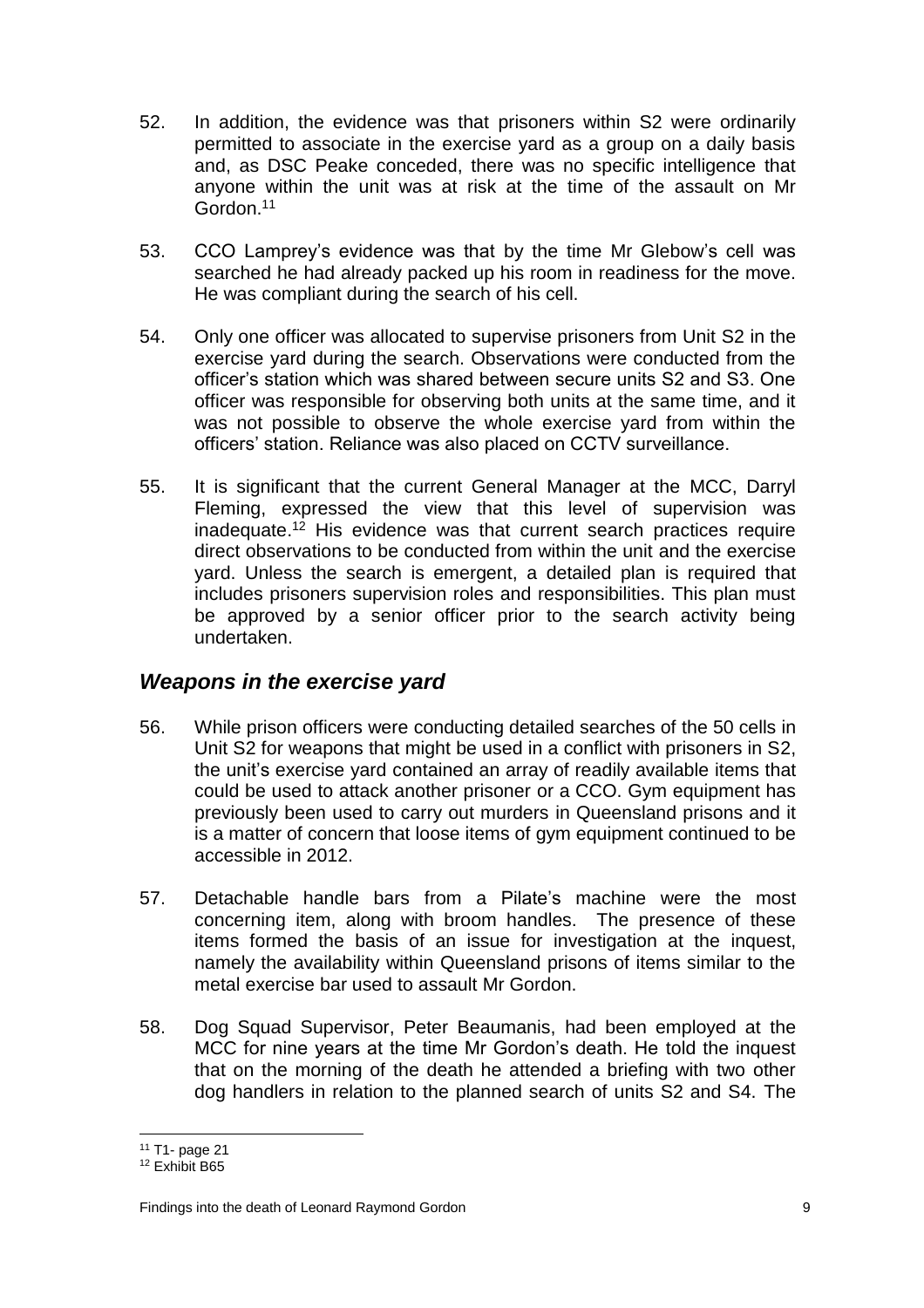officers assisted in the search using drug dogs. Their role was to put a passive alert drug dog over the prisoners and through the cells and through the rest of the units. 13

- 59. Mr Beaumanis' evidence was that at approximately 8:45am he found a blue box filled with bags and broken bits of exercise equipment in the exercise yard of Unit S2. He had not seen this equipment previously and noted that he was not regularly within the exercise yard of Unit S2. He said that he then briefed supervisor Carl Jespersen and suggested that the equipment be removed. Mr Jespersen told him that he would talk to Accommodation Manager Alan Ingram about the exercise equipment.
- 60. Mr Jespersen agreed in his evidence at the inquest that he spoke with Mr Beaumanis and Mr Ingram about the presence of the loose exercise equipment. Mr Ingram had directed Mr Jespersen to remove the equipment so it could be inspected later. However, Mr Jespersen did not pass on this request to Mr Lamprey but was aware that Mr Lamprey had discussed it with Mr Beaumanis.
- 61. Mr Beaumanis later spoke directly to Mr Ingram, who agreed that the equipment was to be removed and placed in his office. Mr Beaumanis said that he also conveyed this information to Mr Lamprey.
- 62. Mr Ingram agreed that he spoke to Mr Jespersen about the gym equipment on 9 October 2012. However, Mr Jespersen told him the equipment was not broken but was a box of interchangeable pieces for the Pilates machine. Notwithstanding, he told Mr Jespersen that it should be removed and assessed and *if there's nothing wrong with it, we'll put it back*. 14
- 63. The evidence of search coordinator CCO Lamprey was that he arrived at work on 9 October 2012 unaware that he would be searching Units S2 and S4 for makeshift weapons on that day.<sup>15</sup> He had been employed at MCC since 2003 and was aware that the loose and broken equipment had been in Unit 2 and other units *for a considerably long time*.
- 64. Mr Lamprey said that a search was conducted of the exercise yard before prisoners were placed in the yard. He said that he would have looked for drugs *or what we were actually looking for, weapons, that could have been hidden behind the bars*.
- 65. Mr Lamprey acknowledged that Mr Beaumanis had told him on the morning of 9 October 2012 that the boxes of loose equipment should be removed. He had removed a box from another unit and agreed that leaving the items in the exercise yard of Unit S2 was an oversight – 'it was just overlooked'.

<sup>13</sup> T1- page 24

<sup>14</sup> T1 – page 65

<sup>15</sup> T1 – page 36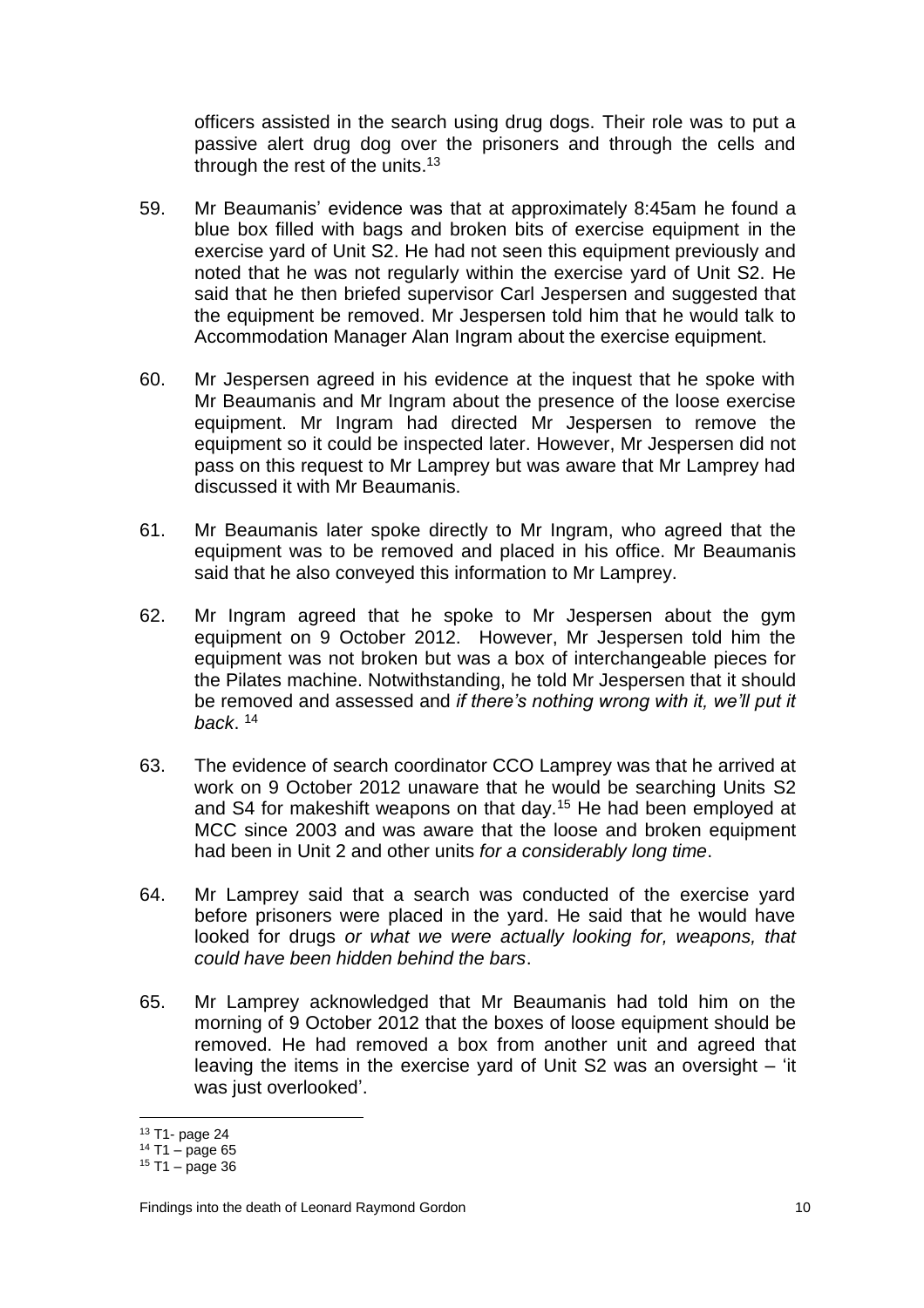66. Mr Lamprey's evidence was that it had already been accepted by prison management that it was an appropriate idea for the items to be removed and a direction had been made for that removal to occur. In accordance with this direction, items had been removed in relation to the other units. He acknowledged that, with respect to the search of Unit S2, correctional officers had simply overlooked the direction.

### <span id="page-12-0"></span>*Beaumanis' report*

- 67. Later on 9 October 2012 Mr Beaumanis generated an Officer's Report to the General Manager about his earlier discussions with Officers Jespersen and Ingram. The subject line of the report was 'Broken Gym Equipment in Secure two yard'.
- 68. It became apparent after the conclusion of the CSIU investigation that this report was not provided to investigating police from the CSIU. As it was concerning that that report did not find its way to investigating police and, further, took some time to get to the investigators appointed by the OCI, the issue became one considered during the inquest.
- 69. After hearing all the evidence regarding the issue, I am satisfied that the reasons for it not being provided to the CSIU investigators are now well enough established. It was confirmed during the inquest that the report was submitted. It was emailed to at least six other officers at the prison, including the General Manager.
- 70. There is insufficient evidence for me to find that there was anything sinister or fraudulent in the process and how it did not find its way to being included in the incident report for Mr Gordon's death. The evidence of Mr Jespersen, who was charged with that process, was clear enough. He noted that the report was about 'broken gym equipment' and he did not immediately appreciate its relevance to the inquiry into Mr Gordon's death, consequently did not attach it to the Integrated Offender Management System.<sup>16</sup>
- 71. I agree with the submission of Counsel Assisting that there is no basis on which I can find that Mr Jespersen was dishonest. I accept that the reason the report was not annexed initially was an oversight.

### <span id="page-12-1"></span>*Assault and aftermath*

72. Footage of the assault inflicted on Mr Gordon by Mr Glebow was captured on CCTV, a copy of which was tendered at the inquest. The relevant passage runs from 14:41:10 hours to 14:45:00 hours. It is apparent from that footage that Mr Gordon was seated on a bench in the exercise yard with his back to Mr Glebow at the time of the assault. A

 $\overline{\phantom{a}}$ 

#### Findings into the death of Leonard Raymond Gordon 11 and 11 and 11 and 11 and 11 and 11 and 11 and 11 and 11 and 11 and 11 and 11 and 11 and 11 and 11 and 11 and 11 and 11 and 11 and 11 and 11 and 11 and 12 and 12 and 12 a

<sup>16</sup> T1- page 51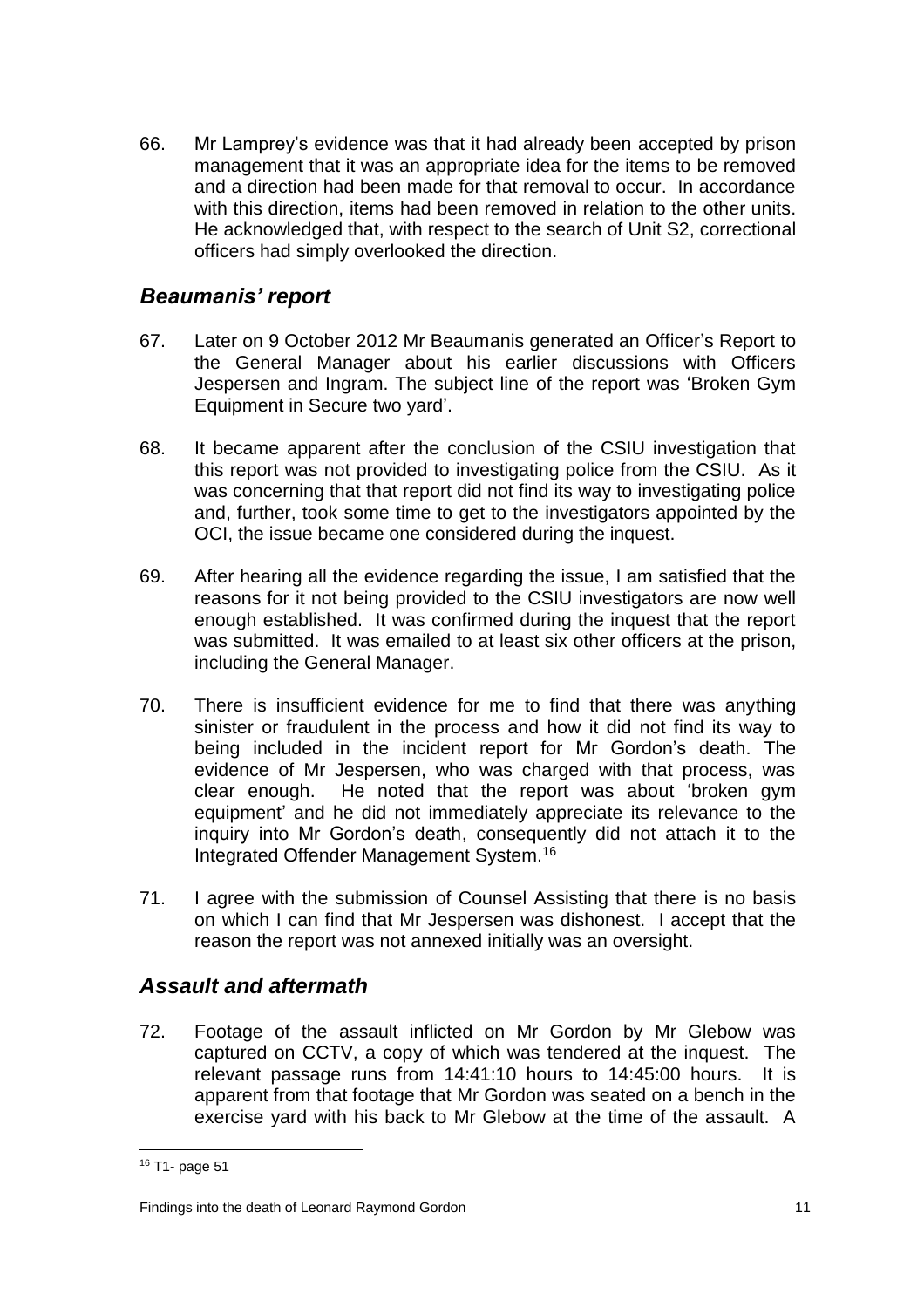blue crate, containing two sets of metal handlebars was also positioned on the bench.

- 73. At 14:43:34 hours, Mr Glebow can be seen on the footage and appears to swing an object in the direction of Mr Gordon's head. Mr Gordon then fell onto prisoner Davidson, who had been sitting next to him on the bench. Davidson stood up and moved away. Mr Gordon remained slumped onto the bench and he appeared to be bleeding heavily from his head. Mr Glebow then informed correctional staff, words to the effect that there was a dead prisoner in the yard.
- 74. After being alerted by Mr Glebow, correctional officers entered the exercise yard at 14:45 hours and saw Mr Gordon slumped over the bench. All other prisoners were maintained around the outer perimeter of the exercise yard. Correctional officers Craig Dennison and Glen Eastaughffe commenced first aid, and were assisted by correctional officer Peter Mackenzie once he returned to the scene. A medical team consisting of two registered nurses arrived on the scene at 14:48 hours.
- 75. CPR efforts consisted of chest compressions and use of Automatic Electric Defibrillator pads attached to the chest. There was no palpable pulse, and a cardiac rhythm could not be detected. An oxy-viva mask was also applied; however, Mr Gordon's teeth were clenched firmly shut so an airway could not be placed inside the mouth. Dr Lawrence Lip arrived on scene and assessed the situation. He subsequently declared Mr Gordon deceased at 14:57 hours.

### <span id="page-13-0"></span>*Motive for the assault?*

- 76. A range of theories about why Mr Glebow assaulted Mr Gordon on 9 October 2012 emerged during the investigation.
- 77. The CSIU investigation raised allegations that some prisoners had informed Mr Glebow that Mr Gordon had been providing information to custodial officers to divert suspicion from themselves.
- 78. A conversation between Mr Glebow and Mr McLaren was also overheard by other prisoners and CCO Eastaughffe in which Mr McLaren said to Mr Glebow words to the effect *You gotta do what you gotta do to get a ticket to the MSU*. According to CCO Eastghauffe, this conversation took place just before the murder, during the lunch period on 9 October, 2012.
- 79. The initial CSIU investigation concluded that Mr Glebow probably killed Mr Gordon to avoid being transferred from S2 to S4. It was believed at that time that Mr Glebow received threats from another prisoner in relation to a number of sexual assaults by Mr Glebow on other prisoners.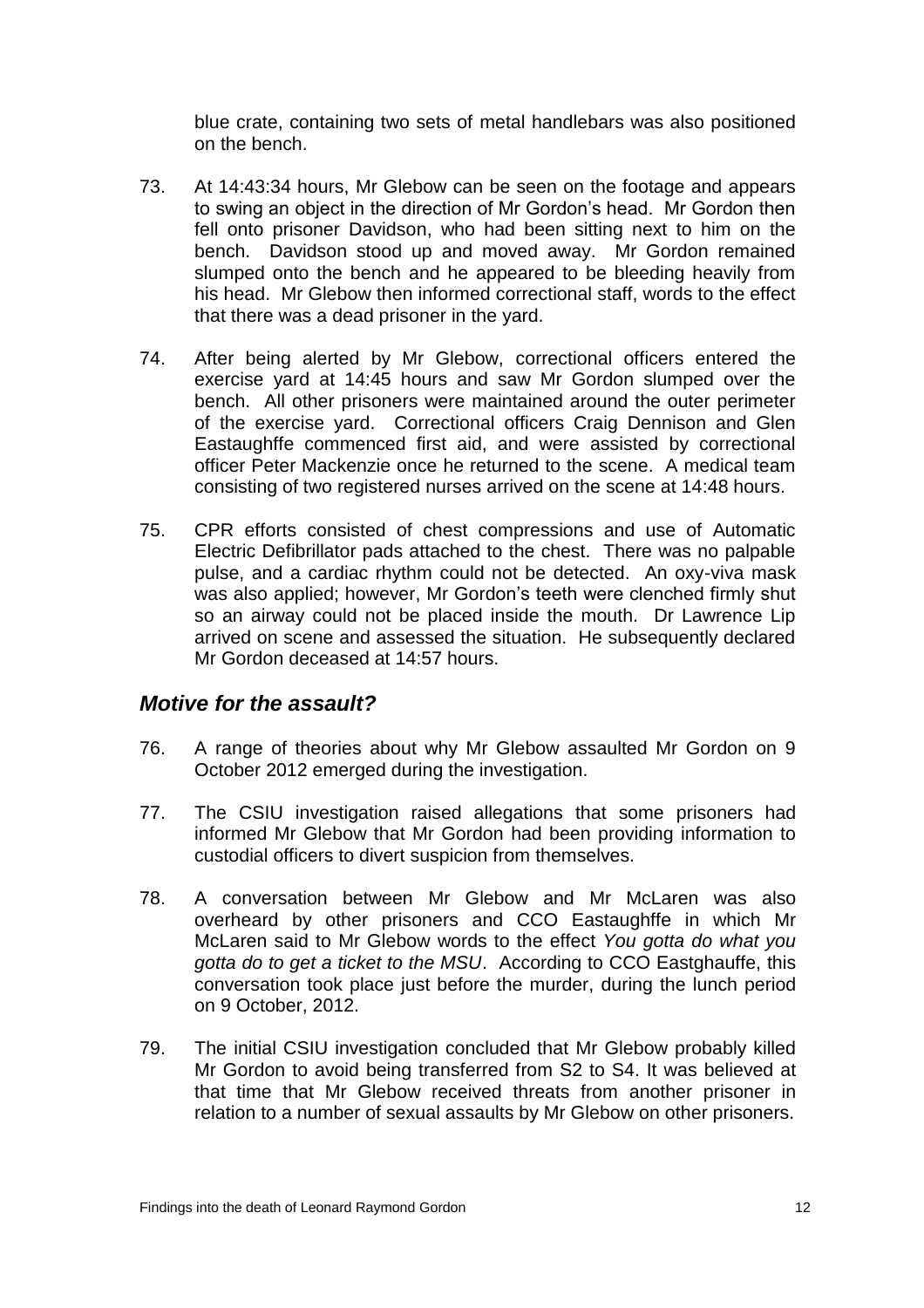- 80. The evidence of DSC Peake at the inquest<sup>17</sup> was that Mr Glebow was not concerned about the implications of being placed in S4 in the aftermath of the conflict between prisoner Smith and other prisoners in S4. He said that Mr Glebow had a *bigger issue with a drug debt owed to another prisoner in S4 who was also very influential and very likely to carry out his threats*. However, this fact was not known to officers within the prison until after Mr Gordon's death.
- 81. Statements were tendered at the inquest from a number of prisoners, which outlined a number of alleged rapes involving Mr Glebow. The statements from those prisoners also indicate Mr Gordon may have been exploited or pressured to perform menial tasks or sexual favours for Mr Glebow and Mr McLaren. Several prisoners also confirmed that they saw Mr Gordon performing paid employment on behalf of Mr Glebow and Mr McLaren.
- 82. Ms Samantha Newman's evidence was that she had two conversations in March and May 2016 with Mr Glebow about the circumstances surrounding Mr Gordon's death. Ms Newman, a psychologist, described Mr Glebow as *a complex individual with high levels of anxiety*.
- 83. Mr Glebow told Ms Newman that he was stressed at the time of the death about conflict with other prisoners in the protection area at MCC and the subsequent advice that he would be moving to Unit S4. Ms Newman said that he had decided that he needed to get out of the MCC, and to do so he made the decision to kill another prisoner in order to give effect to that outcome.
- 84. Mr Glebow told Ms Newman that Mr Gordon was not in any way deliberately targeted by him in terms of particular selection as the chosen victim. He had identified another prisoner that he could assault but that prisoner was not in the unit at the relevant time. This led to him ruling out other people that he was associated with, and it appears that Mr Gordon was simply a prisoner available to him to inflict harm upon at the relevant time. Mr Glebow denied that he was fearful of any particular prisoners in Unit S4.
- 85. In the absence of any direct evidence from Mr Glebow, his disclosure to Ms Newman is likely to be best explanation of his motive for assaulting Mr Gordon. It is likely that he was trying to avoid moving to Unit S4 and the assault would ensure that he would be sent to the MSU.

### <span id="page-14-0"></span>*Autopsy results*

86. A full internal autopsy examination was carried out by forensic pathologist Professor Peter Ellis on 12 October 2012. Professor Ellis completed a report, and that report was tendered at the inquest.

 $17 T1 - page14$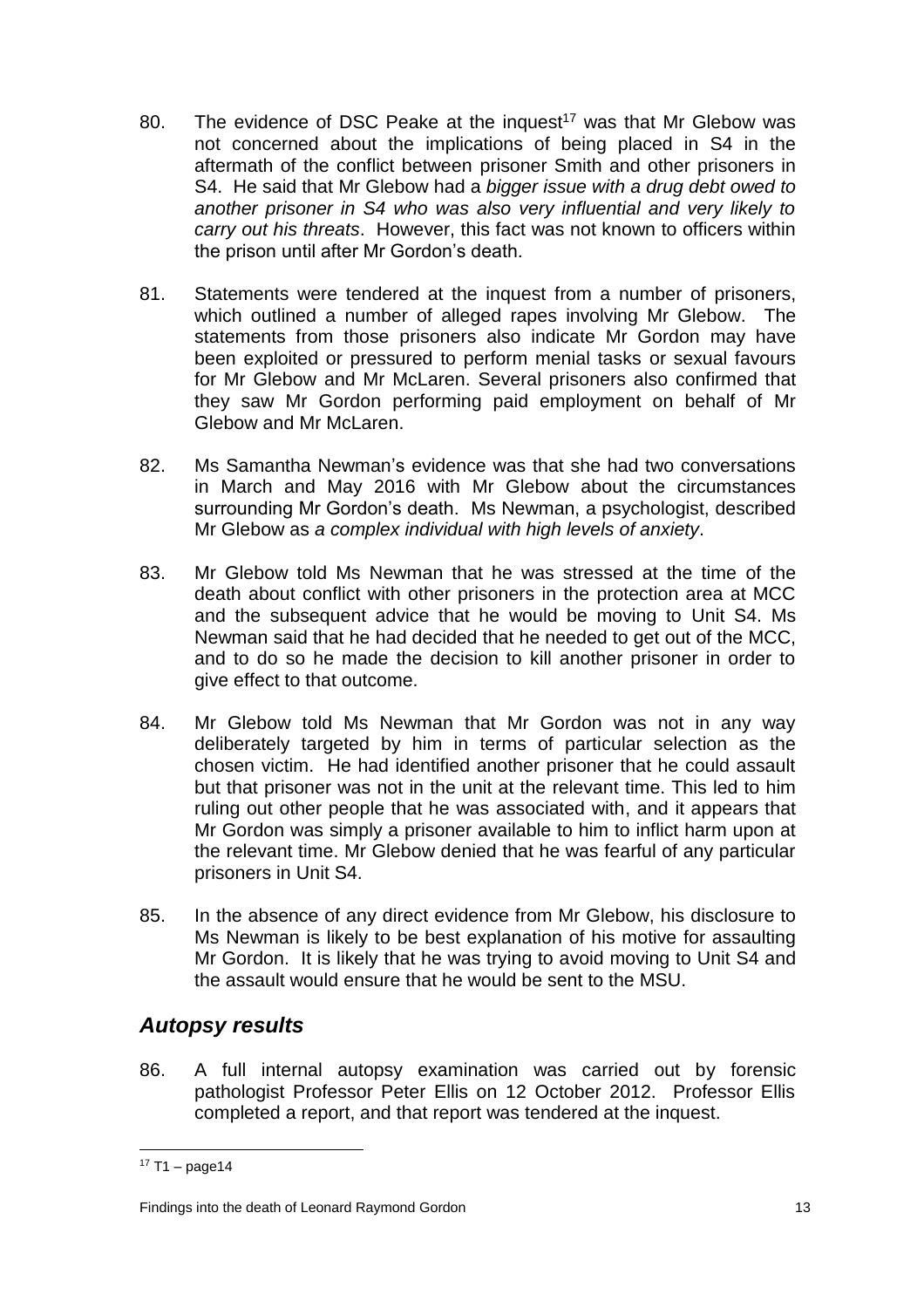- 87. Preliminary CT scanning revealed an obvious oval defect in the right temporal bone of the skull together with evidence of bone fragments had been pushed into the cranial cavity. Additionally, there was evidence of damage to the underlying brain tissue, the introduction of air into the cranial cavity and damage of the tissue around the carotid artery and pituitary fossa in the middle of the head.
- 88. Professor Ellis explained in his report that whilst the bone of the skull was fairly thin at the point of contact, it is likely that considerable force was used to penetrate it without causing radiating fractures of the temporal bone. It was evident that the penetrating object extended into brain tissue, the pituitary fossa and the carotid artery. Professor Ellis considered that death would have occurred very quickly.
- 89. Professor Ellis was shown the metal handlebar at the time of conducting the autopsy. Professor Ellis confirmed that the dimensions of the protruding ends of the handlebar were consistent with the dimensions of the injury in the right temporal bone. Toxicological examination revealed nothing of significance. Professor Ellis determined the formal cause of death to be from a penetrating head injury.

# <span id="page-15-0"></span>**Conclusions**

- 90. Mr Gordon died two days before his release date as a result of a violent, unprovoked assault from another prisoner. Mr Gordon's death could have been prevented if he had been released from prison earlier, or had been accommodated in another unit at the MCC (or elsewhere) where he was not exposed to other inmates with a propensity for violence.
- 91. Mr Gordon was unable to be released from prison before his sentence expired because he was not able to identify an address to be released to that was acceptable to the Parole Board. He was not a person who posed a significant risk to the community. As the family's submission noted, he would likely have been released to homelessness at the end of his sentence. Neither his interests nor those of the community were served by his imprisonment at the time of his death.
- 92. The inquest examined the adequacy of facilities and procedures in place at MCC for the placement of prisoners into protective custody. Evidence was heard with regard to the capacity of the General Manager at the MCC to accommodate protection prisoners at the time of Mr Gordon's death, and the decisions that were required to be made in relation to the placement of protection prisoners.
- 93. Mr Gordon's family submitted that he should have been moved to another protection unit within MCC or to another low security facility. However, it is clear that he did not want to be relocated from MCC and had not applied to be moved to another protection unit. Having regard to his short sentence, he appeared happy to remain in Unit S2, until he was eligible for unsupervised release into the community.

Findings into the death of Leonard Raymond Gordon 14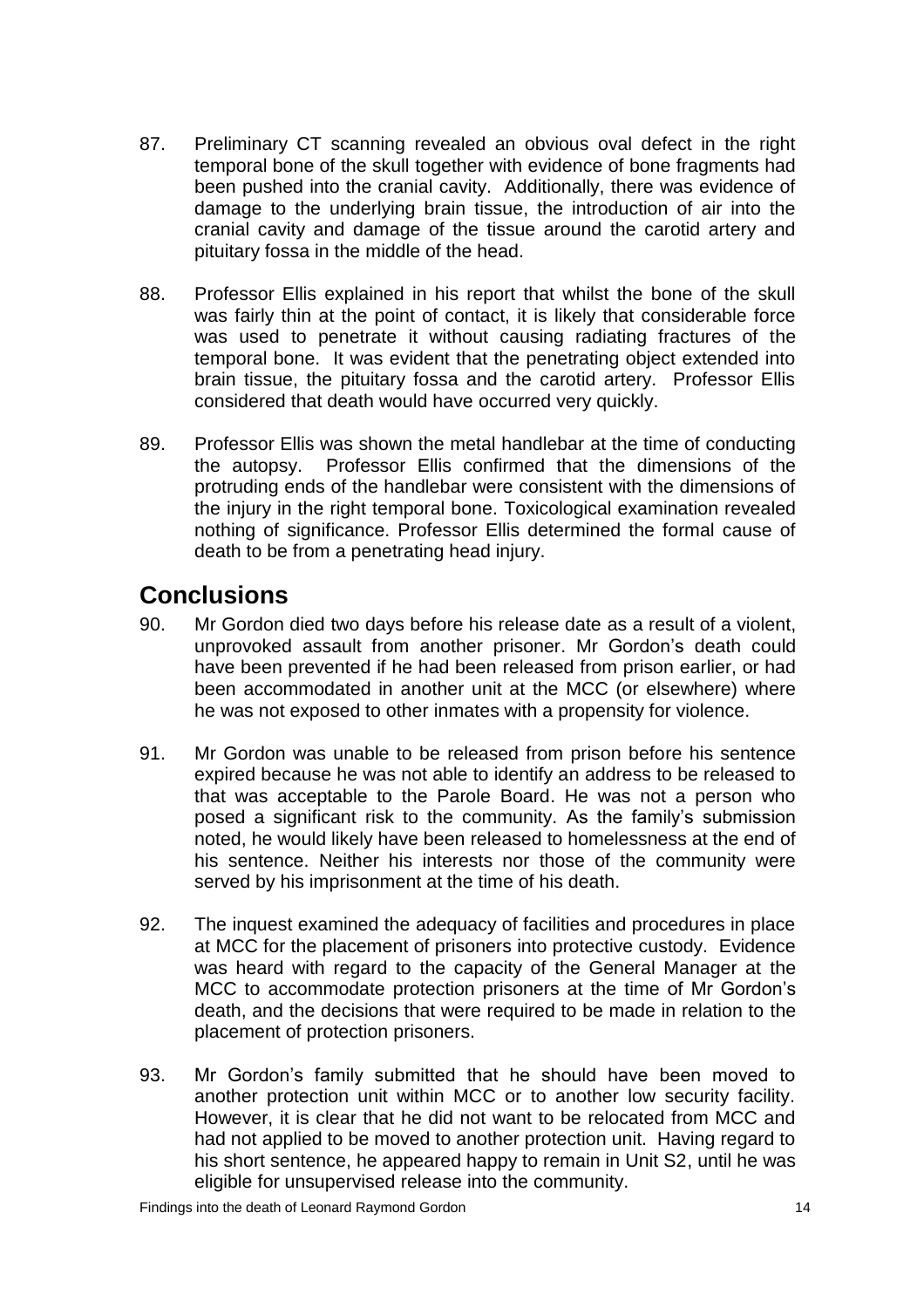- 94. It was also clear from that evidence that the options in relation to the placement of protection prisoners within MCC were very limited at the time of Mr Gordon's death. The situation at MCC has not improved significantly since 2012, as prison numbers now exceed built capacity, and prisoners are sharing cells with increasing frequency.
- 95. Considering those limitations, I accept the submission by Counsel Assisting and QCS that there exists no basis for criticism of the authorities in charge of MCC at the time of Mr Gordon's death with respect to the decisions they made in relation to the placement of protection prisoners, including Mr Gordon.
- 96. Notwithstanding, it is less than ideal for a slightly built and young nonviolent prisoner like Mr Gordon to be accommodated in the same unit as a prisoner with a known history and potential for violence like Mr Glebow, who was free to associate with all other prisoners within the unit.
- 97. Counsel Assisting submitted that the only recommendations I could reasonably make in the circumstances relate to the built infrastructure and capacity of MCC. However, these matters were not examined in any detail during the course of the inquest.
- 98. I accept that some progress has been made in relation to putting in place systems that allow those in charge of prisons more options with regard to placement of prisoners across the State. There is now a centralised process for the transfer of protection prisoners between prisons, and between the 19 protection units throughout Queensland.
- 99. I accept the evidence of Ms Newman as to the changes in procedure that are in place, and the further options that are available.
- 100. Mr Gordon's death might also have been prevented if equipment that was easily used as weapons was not readily available to the prisoners in the exercise yard within the Protection Unit.
- 101. The failure to remove loose items of metal exercise equipment was an oversight that led to a catastrophic result. Counsel Assisting submitted that it was a failure that is understandable in the circumstances, as officers were trying to conduct a search and to get that search completed as quickly as they could.
- 102. I acknowledge that the failure to remove the equipment on the day of Mr Gordon's death may have been a simple oversight. Of greater concern is the fact that the evidence indicated that the items had been in the exercise yard, and thus available to a large number of prisoners on a relatively unsupervised basis since 2003. This was despite other prison deaths as a result of assaults with exercise equipment.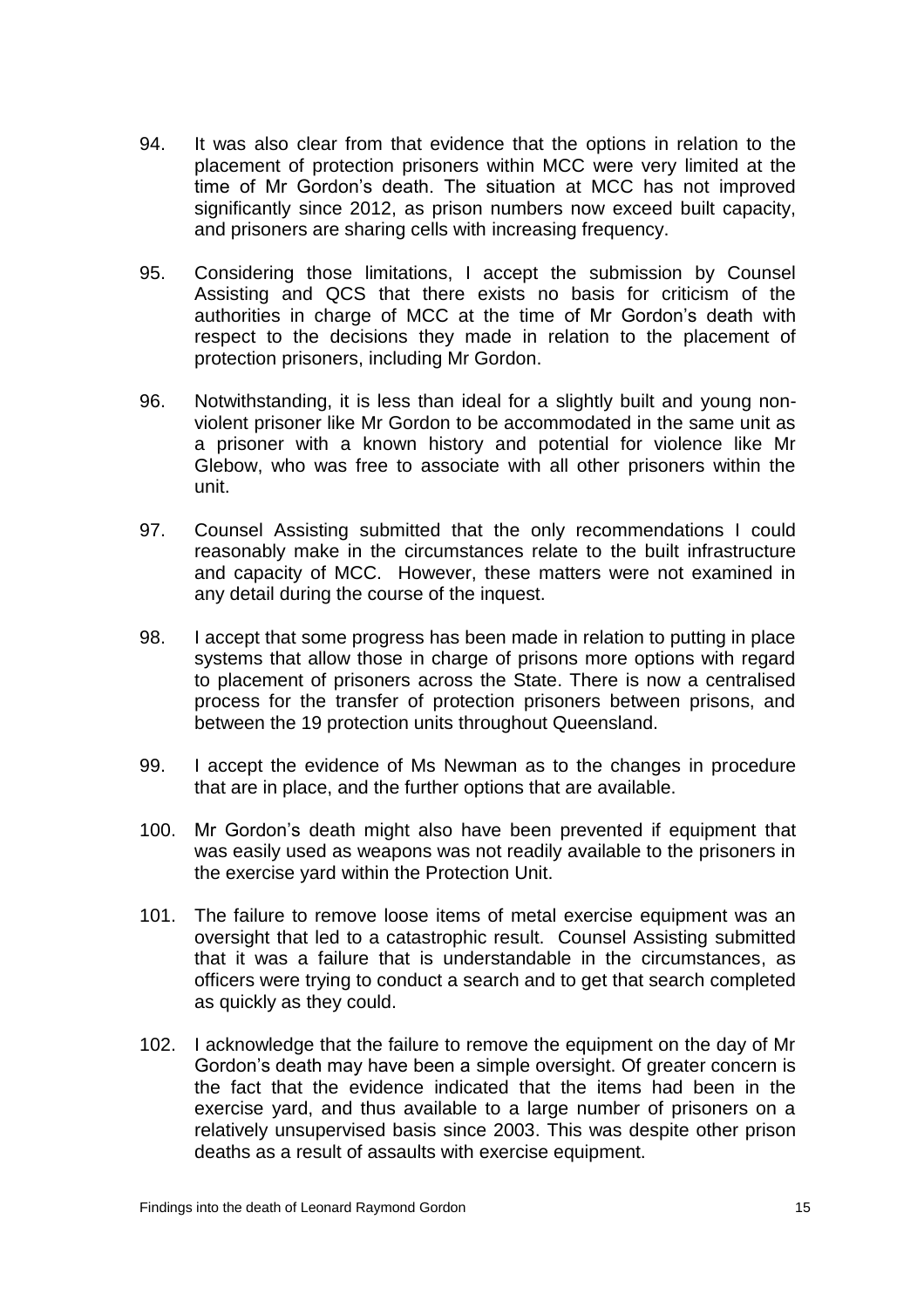- 103. The evidence at the inquest confirmed that MCC has since removed such items, and that a system of risk assessment is now in place.
- 104. The adequacy of the supervision of prisoners at MCC during cell searches was also an issue canvassed during the inquest. The evidence on this issue confirmed that there was a deviation from the usual procedure in this case. The evidence at the inquest confirmed that such a search was necessary that day, given the intelligence provided to prison authorities warranted that all cells in units S2 and S4 be searched expeditiously.
- 105. I consider that it was reasonable for the CCOs to conduct such significant cell searches earlier on the day of Mr Gordon's death, given the intelligence that had been received about the potential conflict involving makeshift weapons between Unit S2 and S4 prisoners.
- 106. In the circumstances, I accept the submission of Counsel Assisting that such deviation in the search methodology was one which was adequately explained and reasonable in the circumstances. It was one that was necessary to conclude a very significant search of cells.
- 107. However, I consider that the degree of planning for the search and the level of supervision of prisoners within the exercise yard during the search of Unit S2 were both inadequate.
- 108. I do not accept the submissions of Counsel Assisting and QCS that Mr Glebow would have carried out the assault on Mr Gordon or another prisoner regardless of the level of supervision in place.
- 109. While he clearly had the intent to carry out an act to avoid being moved to Unit S4, it appears that he acted in an opportunistic fashion and it is possible that the death might have been prevented if an officer was located in the exercise yard, and supervising a smaller number of prisoners.
- 110. I consider that the first aid Mr Gordon received after the attack was of a suitably high standard. Once he was found it is highly doubtful anything could have been done that would have prevented his death.

# <span id="page-17-0"></span>**Findings required by s. 45**

111. I am required to find, as far as is possible, the medical cause of death, who the deceased person was and when, where and how he came by his death. As a result of considering all of the evidence, including the material contained in the exhibits, I am able to make the following findings:

<span id="page-17-1"></span>**Identity of the deceased** – The deceased person was Leonard Raymond Gordon.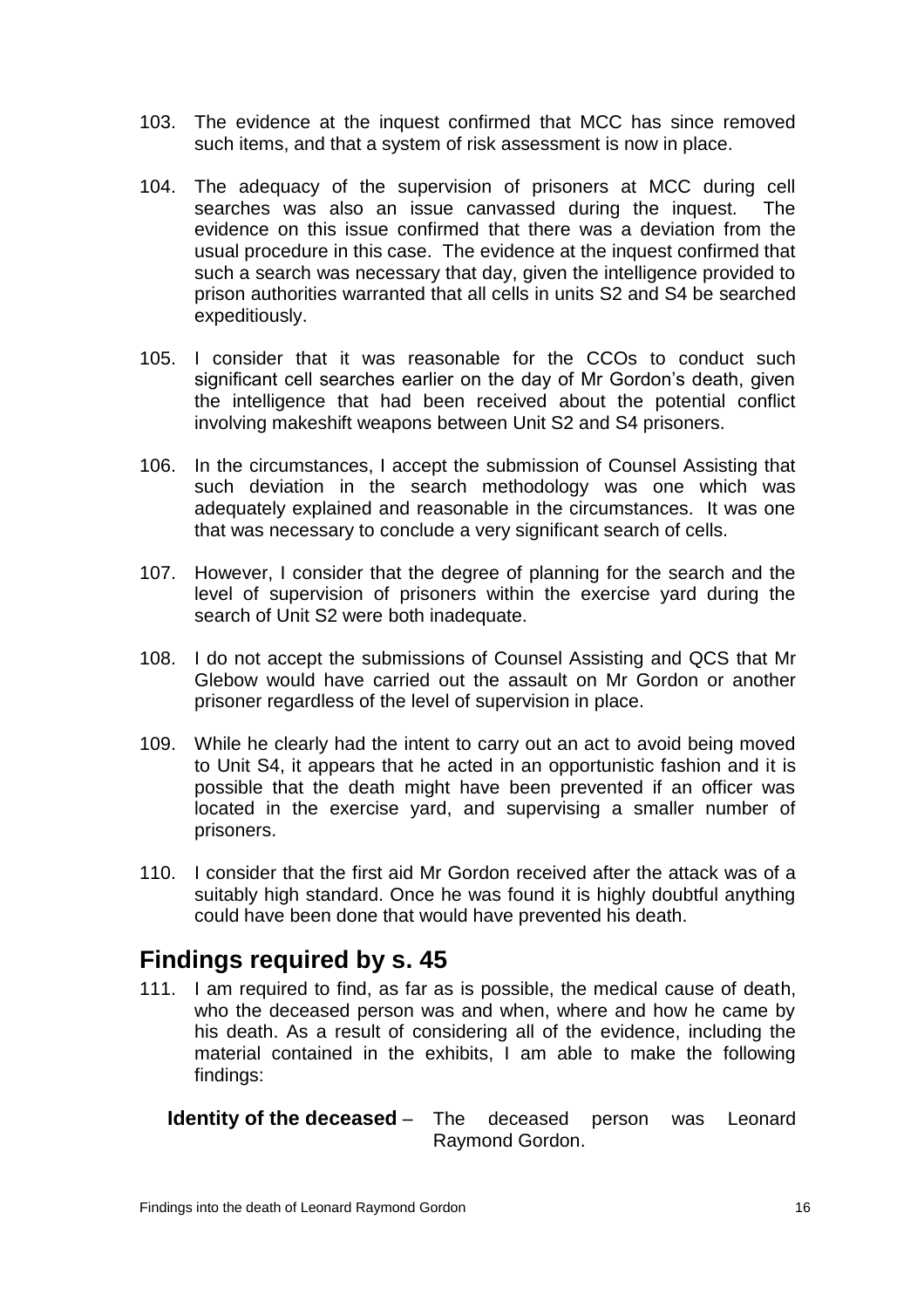<span id="page-18-1"></span><span id="page-18-0"></span>

| How he died -      | Mr Gordon died as a result of being<br>assaulted by another prisoner with a metal<br>bar while he was an inmate in the<br>Protection Unit at<br>Maryborough<br>Correctional Centre. |
|--------------------|-------------------------------------------------------------------------------------------------------------------------------------------------------------------------------------|
| Place of death $-$ | He died at the Maryborough Correctional<br>Centre in the State of Queensland.                                                                                                       |
| Date of death $-$  | He died on 9 October 2012.                                                                                                                                                          |
| Cause of death -   | Mr Gordon died from a penetrating head<br>injury.                                                                                                                                   |

# <span id="page-18-4"></span><span id="page-18-3"></span><span id="page-18-2"></span>**Comments and recommendations**

- 112. Section 46 of the *Coroners Act*, insofar as it is relevant to this matter, provides that a coroner may comment on anything connected with a death that relates to public health or safety, the administration of justice or ways to prevent deaths from happening in similar circumstances in the future.
- 113. I note that a number of recommendations were made as a result of the OCI report. I consider the following recommendations from the OCI report are directly relevant to the issues considered at the inquest:

### *Recommendation No. 1*

*QCS consults with the Queensland Parole Board for possible solutions to the issue of prisoners who are eligible for release from secure custody but remain incarcerated due to the lack of a suitable address to be released to.*

#### *Recommendation No. 2*

*MCC is reminded of the requirement to document/record significant intelligence and decision-making processes and also asked to consider the merits of increased monitoring and supervision of prisoners during and immediately after searches.*

#### *Recommendation No.5*

*QCS take steps such that there are greater incentives for prisoners who do not wish to go to low custody centres in order to continue to have contact with friends and family from the local area.*

#### *Recommendation No. 6*

*QCS take steps to ensure that prisoners who present a significant risk to other protection inmates should instead, where reasonable to do so, be managed in the mainstream population on the basis of limiting their association with key individuals.* 

#### *Recommendation No. 7*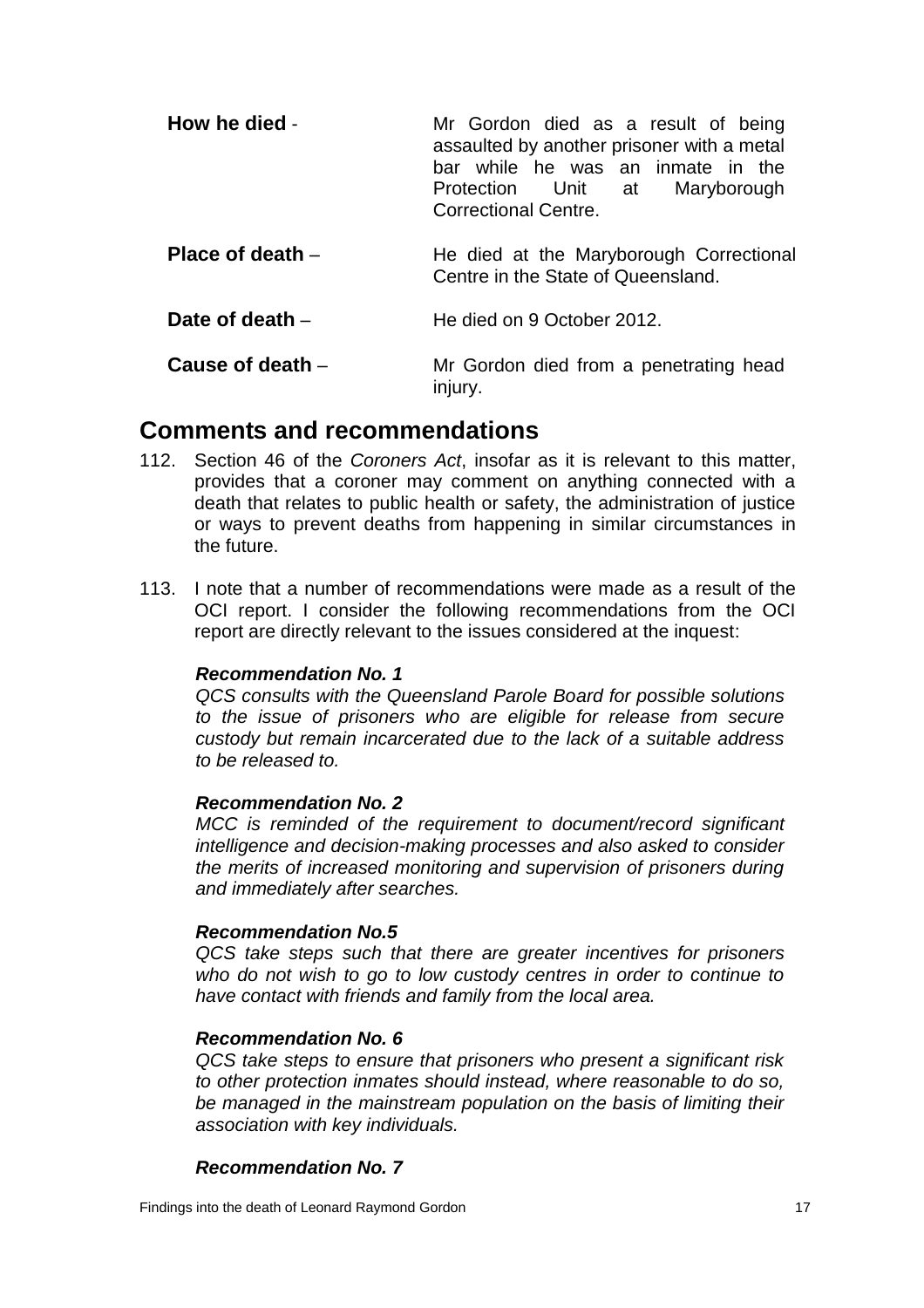*QCS implements a more accountable progression process in respect of its protection units.*

- 114. I was provided with detailed statements setting out the QCS response to these recommendations.<sup>18</sup> I am satisfied that the recommendations made in the OCI Report, and the actions that QCS has taken with respect to them, will contribute towards preventing a death in similar circumstances from happening again.
- 115. Recommendation 3 of the OCI Report concerned the response to several specific complaints of sexual assault. Recommendation 4 concerned the barriers to making complaints of sexual assault in prisons, and effectively responding to complaints or suspected assaults. While there was insufficient evidence at this inquest to conclude that Mr Gordon had been sexually assaulted in prison, I was also provided with a detailed statement setting out the QCS response to these recommendations.
- 116. As noted above the Report of the Queensland Parole System Review also contains a number of recommendations that, once implemented, would assist a prisoner in Mr Gordon's position though more effective case management, access to accommodation and planning for re-entry into the community. The Report identified that three of the most important factors in a prisoner's success on parole were a home, a job and freedom from substance misuse.

*Parolees the subject of court ordered parole commonly start parole homeless. For others, there can be no parole without proof that there will be suitable accommodation; but accommodation is difficult enough to secure for anyone convicted of a serious crime and it is even harder to secure from behind the walls of a prison.<sup>19</sup>*

117. Relevant recommendations, which have been accepted by the Queensland Government, include:

#### *Recommendation No. 12*

*Queensland Corrective Services should implement a dedicated case management system that begins assessing and preparing a prisoner for parole at the time of entry into custody and should consider utilising a model whereby a dedicated Assessment and Parole Unit is embedded in each correctional centre.*

#### *Recommendation No. 16*

*Queensland Corrective Services should provide for continuity of case management for offenders returned to custody on parole suspension.*

### *Recommendation No. 32*

<sup>18</sup> Exhibits B62-B66

<sup>19</sup> Page 16